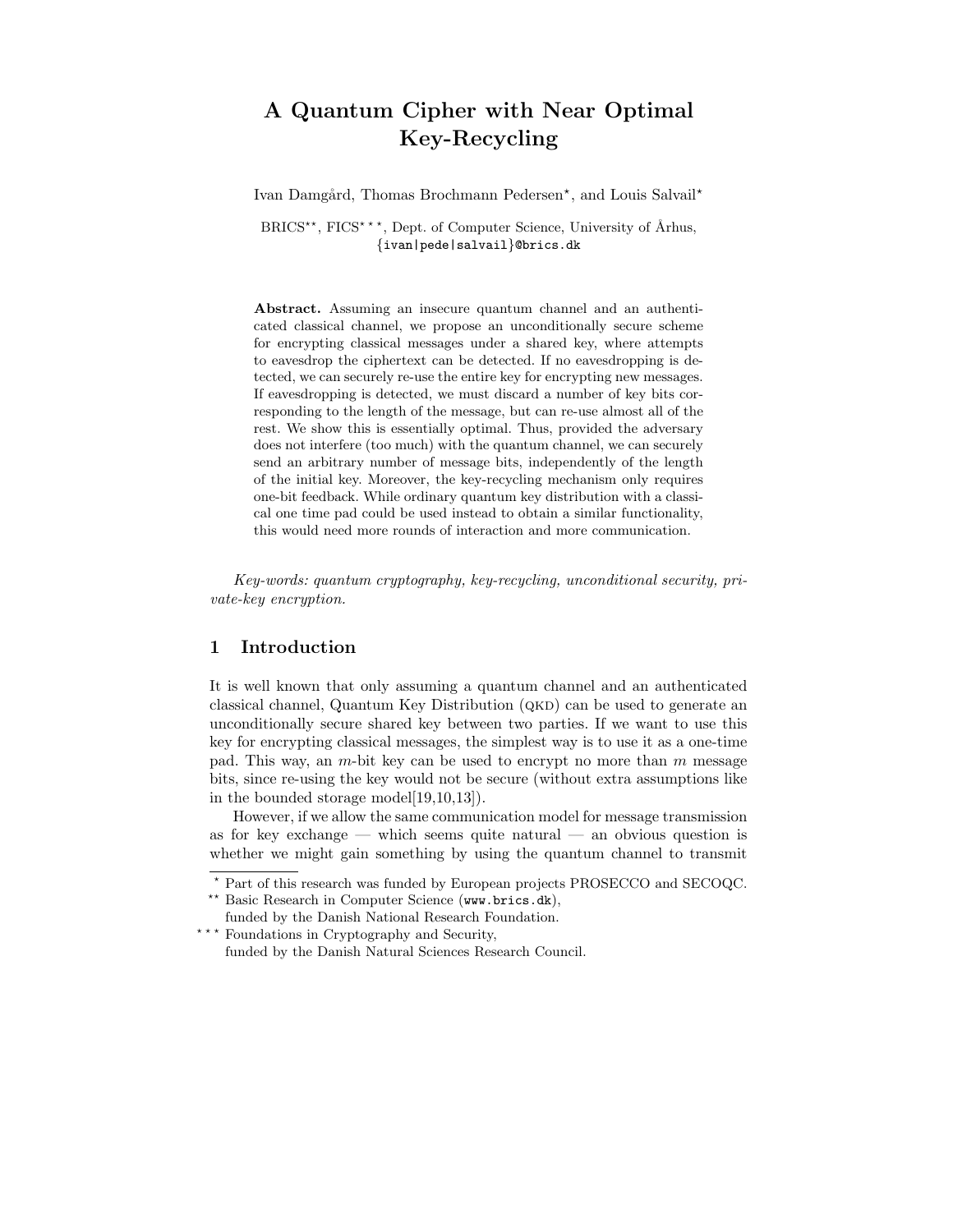ciphertexts. The reason why this might be a good idea is that the ciphertext is now a quantum state, and so by the laws of quantum mechanics, the adversary cannot avoid affecting the ciphertext when trying to eavesdrop. We may therefore hope being able to detect  $-$  at least with some probability  $-$  whether the adversary has interacted with the ciphertext. Clearly, if we know he has not, we can re-use the entire key. Even if he has, we may still be able to bound the amount of information he can obtain on the key, and hence we can still re-use part of the key. Note that the authenticated classical channel is needed in such a scheme, in order for the receiver to tell the sender whether the ciphertext arrived safely, and possibly also to exchange information needed to extract the part of the key that can be re-used. Such a system is called a Quantum Key-Recycling Scheme (QKRS).

A possible objection against qkrs is that since it requires interaction, we might as well use QKD to generate new key bits whenever needed. However, in the model where the authenticated classical channel is given as a black-box (i.e., not implemented via a shared key) qkd requires at least three messages: the quantum channel must be used, and the authenticated channel must be used in both directions, since otherwise the adversary could impersonate one of the honest parties. Further, each move requires a substantial amount of communication (if N qubits were transmitted then the two classical moves require more than N classical bits each). Finally,  $N$  is typically larger than the length of the secret-key produced. Hence, if we can build a qkrs scheme that is efficient, particularly in terms of how much key material can be re-used, this may be an advantage over straightforward use of QKD.

From a more theoretical point of view, our work can be seen as a study of the recycling capabilities of quantum ciphers in general. In particular, how many key bits can be recycled, and how much feedback information must go from receiver to sender in order to guarantee the security of the recycled key? How do these capabilities differ from those of classical ciphers? In this paper we give precise answers to these questions.

The idea behind a qkrs originates from Bennett and Brassard during the early days of quantum cryptography[4]. Although they did not provide any fully satisfying solution or security proof, their approach to the problem is similar to our. More recently Leung studied recycling of quantum keys in a model where Alice and Bob are allowed three moves of interaction[12]. In this model, however, quantum key distribution can be applied. Leung also suggested that classical keys can be recycled when no eavesdropping is detected. In  $[16]$ , a QKRS was proposed based on quantum authentication codes[2]. The key-recycling capabilities of their scheme can be described in terms of 2 parameters: the message length  $m$  and the security parameter  $\ell$ . The scheme uses  $2m + 2\ell$  bits of key, and is based on quantum authentication schemes that, as shown in [2], must always encrypt the message. The receiver first checks the authenticity of the received quantum state and then sends the result to the sender on the authenticated channel. Even when the receiver accepts, the adversary may still have obtained a small amount of information on the key. The receiver therefore also sends a universal hash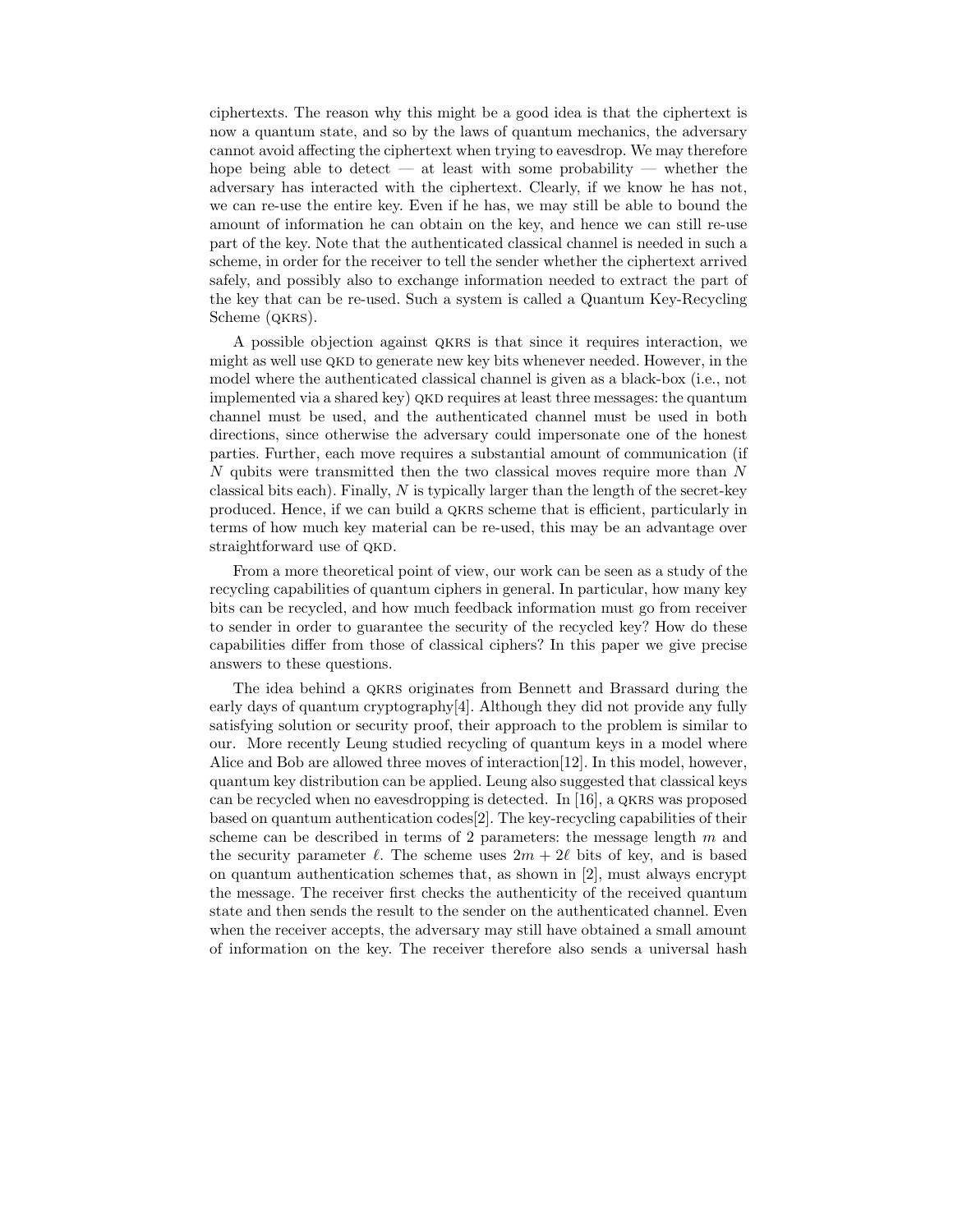function, and privacy amplification is used to extract from the original key a secure key of length  $2m + \ell$ . If the receiver rejects then a secure key of length  $m + \ell$  can be extracted.

In this paper, we propose a QKRS for encrypting classical messages. Our QKRS is based on a new technique where we append a  $k$ -bit classical authentication tag to the message, and then encrypt the  $n = m + \ell$ -bit plaintext using the  $W_n$ -quantum cipher introduced in [8]. The authentication is based on universal hashing using an m-bit key. The cipher uses  $2n = 2(m + \ell)$  bits of key, where  $m + \ell$  bits are used as a one-time pad, and  $m + \ell$  bits are used to select in which basis to send the result, out of a set of  $2^{m+\ell}$  so called mutually unbiased bases. Thus, the entire key of the QKRS consists of  $3m + 2\ell$  bits. The receiver decrypts and checks the authentication tag. If the tag is correct, we can show that the adversary has exponentially small information about the key, and the entire key can therefore be recycled. If the tag is incorrect, we can still identify  $2m + \ell$  bits of the key, about which the adversary has no information, and they can therefore be re-used. Since this subset of bits is always the same, the receiver only needs to tell the sender whether he accepts or not.

Being able to recycle the entire key in case the receiver accepts is of course optimal. On the other hand, we can show that any qkrs must discard at least  $m-1$  bits of key in case the receiver rejects. Since m can be chosen to be much larger than  $\ell$ , discarding  $m + \ell$  bits, as we do, is almost optimal.

In comparison with earlier works, our technique completely eliminates the use of privacy amplification, and hence reduces the communication on the authenticated channel to a single bit. Moreover, we can recycle the entire key when the receiver accepts the authentication tag. Hence, in scenarios where interference from the adversary is not too frequent, our keys can last much longer than with previous schemes, even though we initially start with a longer key.

Our results differ from those of [16], since quantum authentication based qkrs do not guarantee the privacy of the authentication tag. Therefore, part of the key must be discarded even if the receiver accepts. Instead of quantum authentication, we use classical Wegman and Carter authentication codes[6] and a quantum encryption of classical messages[8] applied to both the message and the tag. This construction allows to recycle the entire authentication key securely.

The scheme we introduce can also be used as an authentication code for quantum messages. However, it requires a longer secret-key than the scheme in [2], but allows for recycling the authentication key entirely upon acceptance.

Our qkrs is composable since the security is expressed in terms of distance from uniform. The secret-keys and plaintexts are private when, from the adversary's point of view, they look like uniformly distributed random variables. This has been shown to provide *universal composability* in the quantum world[17].

We end this introduction with some remarks on the authenticated classical channel. Having such a channel given for free as a black-box may not be a realistic assumption, but it is well known that it can be implemented assuming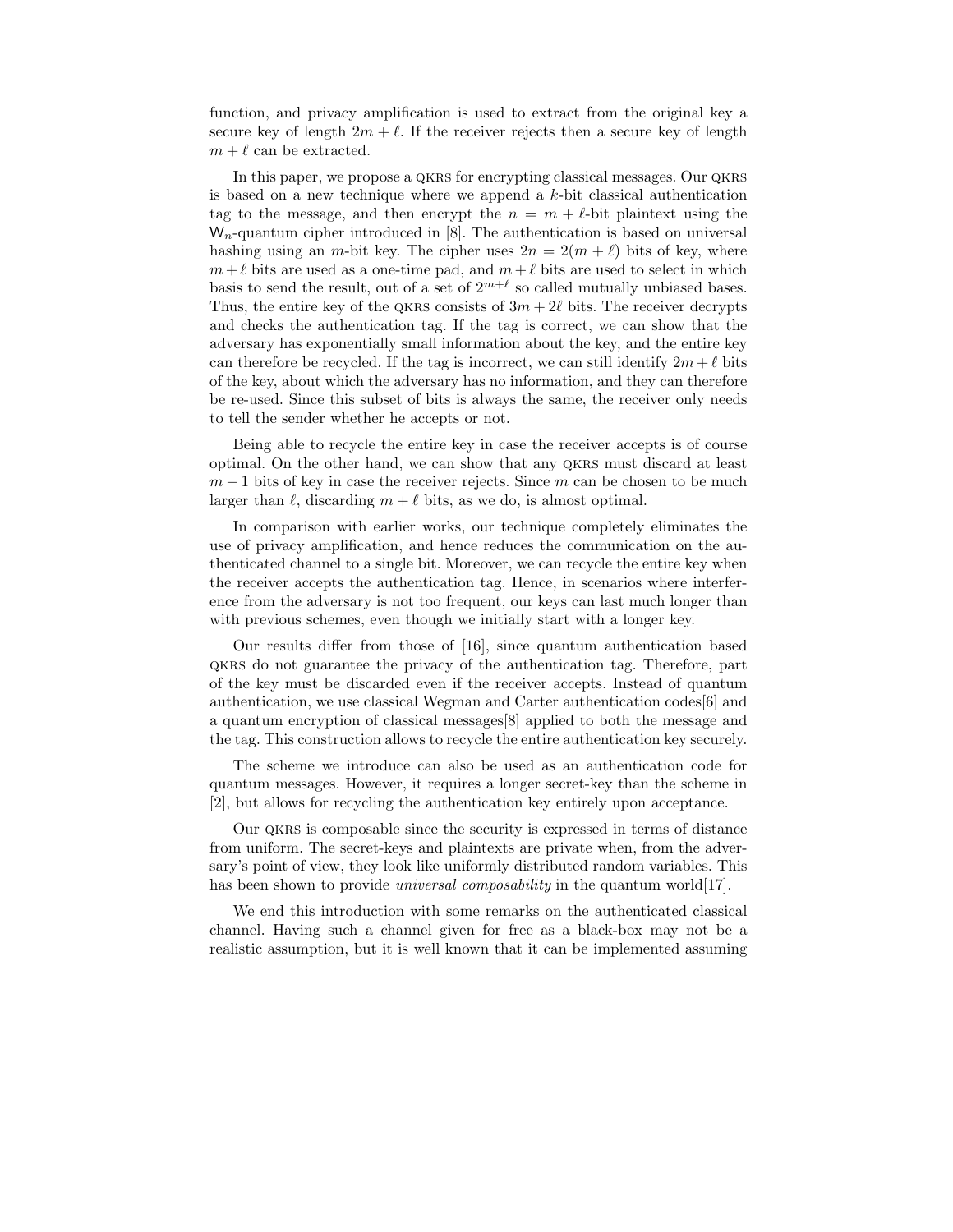the players initially have a (short) shared key. 1 In this model, the distinction between qkd and qkrs is not as clear as before, since we now assume an initial shared key for both primitives. Indeed, our qkrs can be seen as an alternative way to do QKD: we can form a message as the concatenation of new random key bits to be output and a short key for implementing the next usage of the authenticated channel. Having sent enough messages of this form successfully, we can generate a much larger number of secure key bits than we started from. Note that this is harder to achieve when using the earlier qkrs scheme since bits of the original key are lost even in successful transmissions.

## 2 Preliminaries

#### 2.1 Density Operators and Distance Measures

We denote by  $\mathcal{S}(\mathcal{H})$  the set of density operators on Hilbert space  $\mathcal{H}$  (i.e. positive operators  $\sigma$  such that  $tr(\sigma) = 1$ ). In the following,  $\mathcal{H}_n$  denotes the  $2^n$ -dimensional Hilbert space over  $\mathbb{C}$ ,  $\mathbb{1}_n$  denotes the  $2^n \times 2^n$  identity operator, and  $\mathbb{I}_n = 2^{-n} \mathbb{1}_n$ denotes the completely mixed state. The trace-norm distance between two quantum states  $\rho, \sigma \in \mathcal{S}(\mathcal{H})$  is defined as:

$$
D(\rho, \sigma) = \frac{1}{2} \operatorname{tr} \left( \left| \rho - \sigma \right| \right),\,
$$

where the right-hand side denotes half the sum over the absolute value of all eigenvalues of  $\rho - \sigma$ . The trace-norm distance is a metric over the set of density operators in  $\mathcal{S}(\mathcal{H})$ . In the following, we use the same notation as [17]. Let  $(\Omega, P)$ be a discrete probability space. A *random state*  $\rho$  is a function from  $\Omega$  to  $\mathcal{S}(\mathcal{H})$ . This means that to  $\omega \in \Omega$  corresponds the mixed state  $\rho(\omega)$ . To an observer ignorant of the randomness  $\omega \in \Omega$ , the density operator described by  $\rho$  is given by

$$
[\boldsymbol{\rho}] = \sum_{\omega \in \Omega} P(\omega) \boldsymbol{\rho}(\omega).
$$

For any event  $\mathcal{E}$ , the density operator described by  $\rho$  conditioned on  $\mathcal{E}$  is given by

$$
[\boldsymbol{\rho}|\mathcal{E}] = \frac{1}{\Pr(\mathcal{E})} \sum_{\omega \in \mathcal{E}} P(\omega) \boldsymbol{\rho}(\omega).
$$

Classical random variables can also be represented as random states. Let X be a random variable with range  $\mathfrak X$  and let  $\mathfrak H$  be a  $\#\mathfrak X$ -dimensional Hilbert space with orthonormal basis  $\{|x\rangle\}_{x\in\mathcal{X}}$ . The random state corresponding to X is denoted by  $\{X\} = |X\rangle\langle X|$  and  $[\{X\}] = \sum_{x\in\mathfrak{X}} P(x)|x\rangle\langle x|$  denotes its associated density operator. Let  $\rho \otimes \{X\}$  be a random state with a classical part  $\{X\}$ . The corresponding density operator is given by

$$
[\boldsymbol{\rho} \otimes \{X\}] = \sum_{x \in \mathcal{X}} P(x) [\boldsymbol{\rho} | X = x] \otimes |x \rangle \langle x|.
$$

Even in this case, QKD does something that is impossible classically, namely it generates a shared key that is longer than the initial one.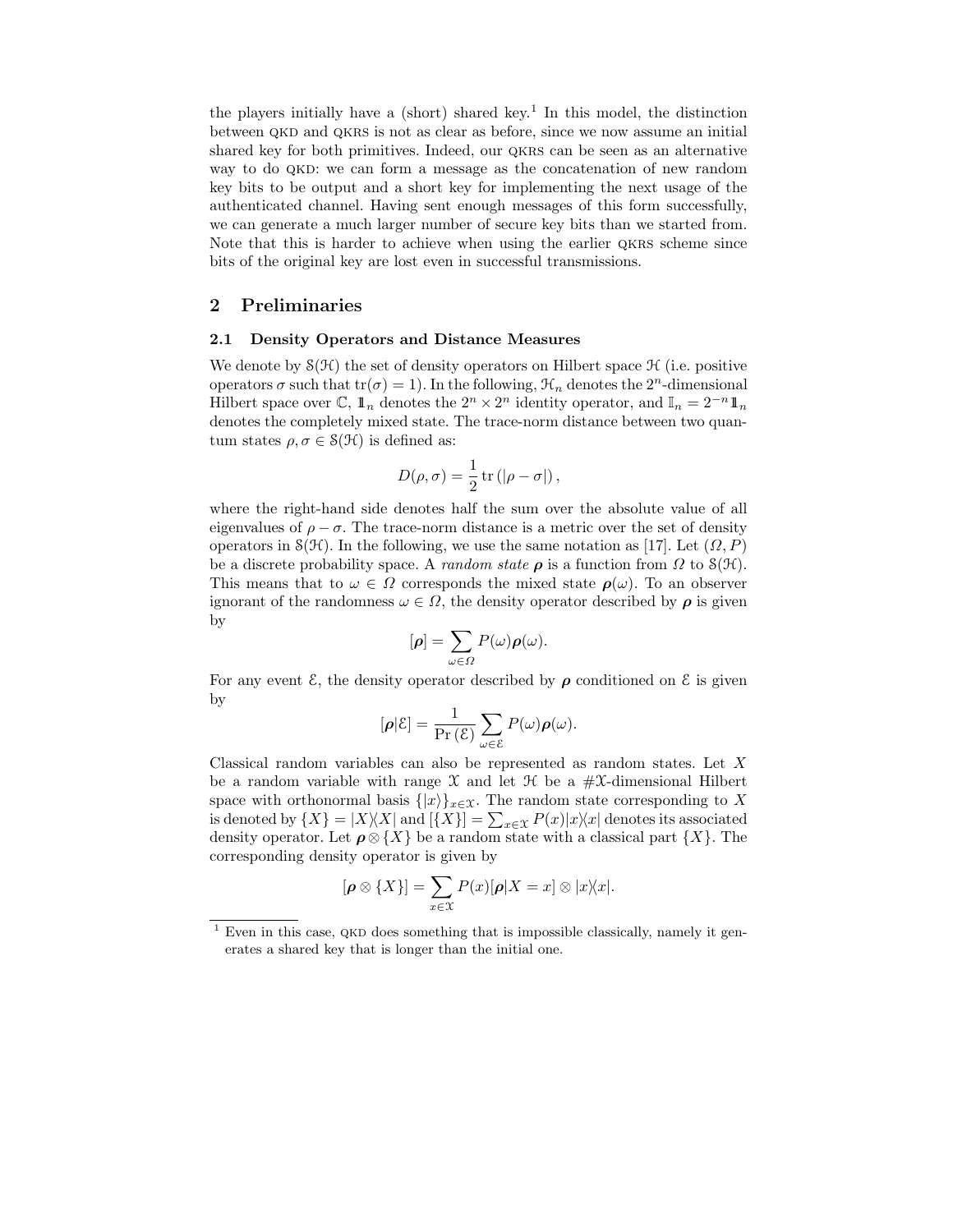If X is independent of  $\rho$  then  $[\rho \otimes \{X\}] = [\rho] \otimes [\{X\}]$ . Let X be a classical random variable with range  $\mathfrak X$  and let  $\rho$  be a random state. The *distance to* uniform of X given  $\rho$  is defined by

$$
d(X|\boldsymbol{\rho}) = D([\{X\} \otimes \boldsymbol{\rho}], [\{U\}] \otimes [\boldsymbol{\rho}]), \tag{1}
$$

where  $U$  is a random variable uniformly distributed over  $\mathfrak{X}$ .

## 2.2 Quantum Ciphers

A quantum encryption scheme for classical messages is the central part of any qkrs. Such schemes where introduced in [1], and further studied in [8], where their performances were analyzed against known-plaintext attacks. We adopt a similar definition here except that we allow for the encryption to provide only statistical instead of perfect privacy. As in [1,8], we model encryption under key k by an appropriate unitary operator  $E_k$  acting upon the message and a possible ancilla of any size initially in state  $|0\rangle$ . Decryption is simply done by applying the inverse unitary.

For convenience we will use the notation

$$
\rho_x = \sum_{k \in \{0,1\}^n} 2^{-n} E_k |x\rangle\langle x| \otimes |0\rangle\langle 0| E_k^{\dagger},
$$

for the equal mixture of a plaintext  $x \in \{0,1\}^m$  encrypted under all possible keys with uniform probability. A quantum cipher is private if, given a cipherstate, almost no information can be extracted about the plaintext.

**Definition 1.** For a non-negative function  $\epsilon(n)$ ,  $a \epsilon(n)$ -private  $(n, m)$ -quantum cipher is described by a set of  $2^n$  unitary encryption operators  $\{E_k\}_{k\in\{0,1\}^n}$ , acting on a set of m-bit plaintexts and an arbitrary ancilla initially in state  $|0\rangle$ such that,

$$
(\forall x, x' \in \{0,1\}^m)[D(\rho_x, \rho_{x'}) < \epsilon(n)].
$$

If  $\epsilon(n)$  is a negligible function of n we say that the scheme is statistically private.

The total mixture of ciphertexts associated with an  $\epsilon$ -private  $(n, m)$ -quantum cipher with encryption operators  ${E_k}_{k \in \{0,1\}^n}$  is

$$
\xi = \sum_{k \in \{0,1\}^n} 2^{-n} \sum_{x \in \{0,1\}^m} 2^{-m} E_k |x \rangle \langle x| \otimes |0 \rangle \langle 0| E_k^{\dagger}.
$$
 (2)

The next technical Lemma states that the total mixture of any  $\epsilon$ -private quantum cipher is  $\epsilon$ -close to any plaintext encryption under a random and private key.

**Lemma 1.** Any  $\epsilon$ -private  $(n, m)$ -quantum cipher satisfy that for all  $x \in \{0, 1\}^m$ ,  $D(\xi, \rho_x) < \epsilon$ .

Proof. Simply observe that,

$$
D(\xi, \rho_x) = D\left(2^{-m} \sum_{y \in \{0,1\}^m} \rho_y, \rho_x\right) \le \sum_{y \in \{0,1\}^m} 2^{-m} D(\rho_y, \rho_x) < \epsilon,
$$

from the convexity of  $D(\cdot, \cdot)$  and the  $\epsilon$ -privacy of the quantum cipher.  $\square$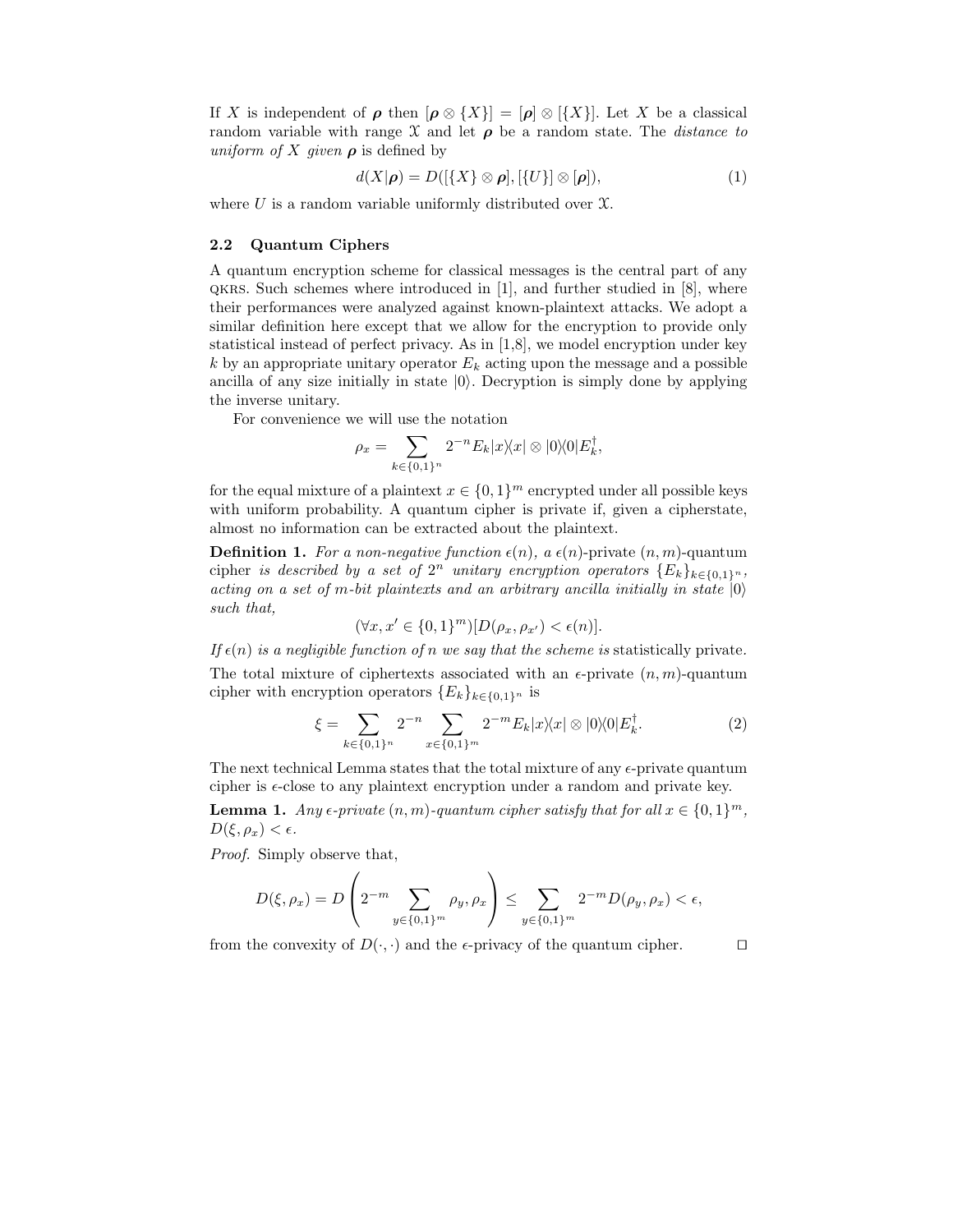#### 2.3 Mutually Unbiased Bases

A set  $\mathcal{B}_n = \{B_1, \ldots, B_{2^t}\}\$  of  $2^t$  orthonormal bases in a Hilbert space of dimension  $2^n$  is said to be *mutually unbiased* (we abbreviate mutually unbiased bases set as MUBS) if for all  $|u\rangle \in B_i$  and  $|v\rangle \in B_j$  for  $i \neq j$ , we have  $|\langle u|v\rangle| = 2^{-n/2}$ . Wootters and Fields [20] have shown that there are MUBSs of up to  $2^n + 1$  bases in a Hilbert space of dimension  $2^n$ , and such sets are *maximum*. They also give a construction for a maximal mubs in Hilbert spaces of prime-power dimensions. For  $\mathcal{B}_n = \{B_b\}_{b \in \{0,1\}^t}$  a MUBS,  $w \in \{0,1\}^n$ , and  $b \in \{0,1\}^t$ , we denote by  $|v_w^{(b)}\rangle$ the w-th state in basis  $B_b \in \mathcal{B}_n$ .

Lawrence, Brukner, and Zeilinger<sup>[11]</sup> introduced an alternative construction for maximal mubss based on algebra in the Pauli group. Their construction plays an important role in the security analysis of our qkrs. The method for constructing a maximal MUBS in  $\mathcal{H}_n$  relies on a special partitioning of all Pauli operators in  $\mathcal{H}_n$ . These operators live in a vector space of dimension  $4^n$ . Let  $\Sigma = {\sigma_x, \sigma_y, \sigma_z, \sigma_1}$  (where  $\sigma_1 = 1_1$ ) be the set of Pauli operators in  $\mathcal{H}_1$ . This set forms a basis for all one-qubit operators. A basis for operators on  $n$  qubits is constructed as follows for  $i \in \{0, \ldots, 4^n - 1\}$ :

$$
O_i = \sigma^1_{\mu(1,i)} \sigma^2_{\mu(2,i)} \dots \sigma^n_{\mu(n,i)} = \prod_{k=1}^n \sigma^k_{\mu(k,i)},
$$
\n(3)

such that  $\sigma_{\mu(k,i)}^k$  is an operator in  $\Sigma$  acting only on the k-th qubit. We use the convention  $O_0 = \mathbb{1}_n$ . The action of  $O_i$  on the k-th qubit is  $\sigma_{\mu(k,i)}$  where  $\mu(k,i) \in \{x, y, z, 1\}$ . The basis described in (3) is orthogonal,  $\text{tr}(O_i O_j) = 2^n \delta_{i,j}$ where  $i = j$  means that  $\mu(k, i) = \mu(k, j)$  for any qubit k. Every Pauli operator  $O_i$  is such that  $O_i^2 = \mathbb{1}_n$ . Apart from the identity  $\mathbb{1}_n$ , all  $O_i$ 's are traceless and have eigenvalues  $\pm 1$ .

In [11], it is first shown how to partition the set of  $4<sup>n</sup> - 1$  non-trivial Pauli operators  $\{O_i\}_{i=1}^{4^n-1}$  into  $2^n+1$  subsets, each containing  $2^n-1$  commuting members. Second, each such partitioning is shown to define a maximal mubs. Let us denote by  $P_{\beta}^{b} = |v_{\beta}^{(b)}|$  $\overset{(b)}{\beta}\rangle\!\langle v^{(b)}_{\beta}$  $\beta_{\beta}^{(0)}$  the projector on the  $\beta$ -th vector in basis  $B_b$ . Saying that  $\mathcal{B}_n = \{B_i\}_i$  is a MUBS means that  $\text{tr}(P^a_{\alpha}P^b_{\beta}) = 2^{-n}$  when  $a \neq b$  and  $\text{tr}(P^b_{\beta}P^b_{\beta'}) = \delta_{\beta,\beta'}$ . Let  $(\varepsilon_{b,\beta})_{b,\beta}$  be a  $2^n \times 2^n$  matrix consisting of orthogonal rows, one of which is all  $+1$ , and the remaining ones all contain as many  $+1$  as −1. The b-th partition contains Pauli operators  ${O_{\beta}^{b}}_{\beta=1}^{2^{n}-1}$  such that

$$
O_{\beta}^{b} = \sum_{\alpha=1}^{2^{n}} \varepsilon_{\beta,\alpha} P_{\alpha}^{b}.
$$
 (4)

In the following,  $(\varepsilon_{\beta,\alpha})_{\beta,\alpha}$  will always denote the operator  $2^{n/2}H^{\otimes n}$  where  $H^{\otimes n}$ is the *n*-qubit Hadamard transform (i.e.  $\varepsilon_{\beta,\alpha} = (-1)^{\beta \cdot \alpha}$ ).

The number of partitions  ${O^b_\beta}_\beta$  defined by (4) is  $2^n + 1$  when constructed from a maximal MUBS. Each partition contains  $2<sup>n</sup> - 1$  operators after discarding the identity (they all contain the identity). Each of these operators is traceless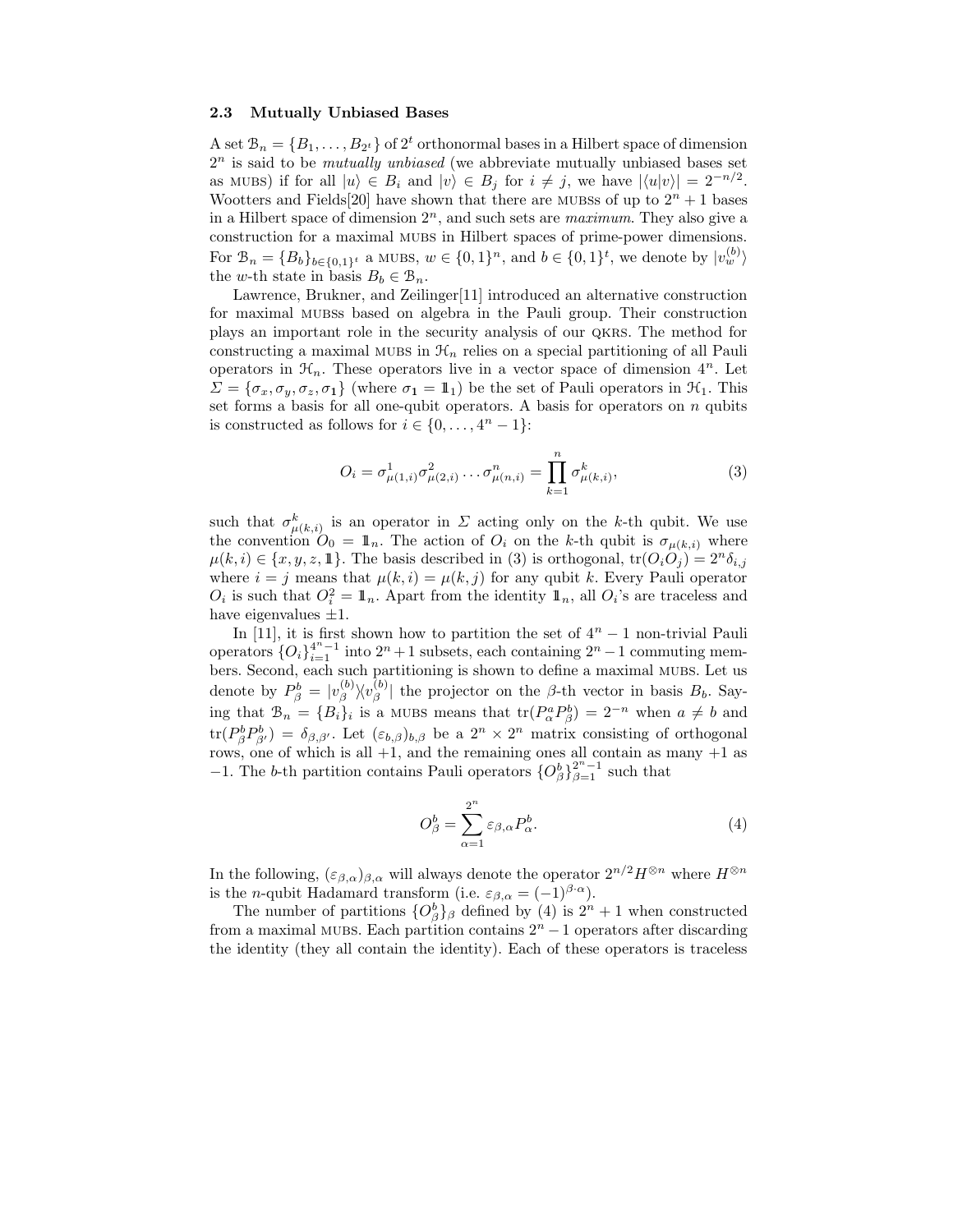and has  $\pm 1$  eigenvalues as for the Pauli operators. It is easy to verify that for  $a \neq b$ ,

$$
\operatorname{tr}\left(O_{\alpha}^{a}O_{\beta}^{b}\right)=\sum_{\mu,\nu}\varepsilon_{\alpha,\mu}\varepsilon_{\beta,\nu}\operatorname{tr}\left(P_{\mu}^{a}P_{\nu}^{b}\right)=0.\tag{5}
$$

Moreover,

$$
\operatorname{tr}\left(O_{\beta}^{b}O_{\beta'}^{b}\right)=\sum_{\mu,\nu}\varepsilon_{\beta,\mu}\varepsilon_{\beta',\nu}\operatorname{tr}\left(P_{\mu}^{b}P_{\nu}^{b}\right)=\sum_{\mu}\varepsilon_{\beta,\mu}\varepsilon_{\beta',\mu}=2^{n}\delta_{\beta,\beta'}.\tag{6}
$$

It follows from (5) and (6) that all operators in (4) are unitarily equivalent to Pauli operators. This essentially shows that partitioning the Pauli operators the way we want is always possible.

It remains to argue that any such partitioning defines a maximal mubs. Notice that partition  $\{O_1^b, \ldots, O_{2^n-1}^b\}$  (i.e. without the identity  $O_0^b$ ) defines a unique basis  $\{P^b_\beta\}_\beta$  where

$$
P_{\beta}^{b} = 2^{-n} \sum_{\mu} \varepsilon_{\mu,\beta} O_{\mu}^{b}.
$$
 (7)

It is not difficult to verify that  $tr(P^b_{\beta}P^b_{\beta'}) = \delta_{\beta,\beta'}$  and for  $a \neq b$ ,  $tr(P^b_{\beta}P^a_{\alpha}) = 2^{-n}$ thus leading to a maximal mubs.

In other words, there is a one-to-one correspondence between maximal mubss and the partitionings  $\{\{O_{\beta}^b\}_{\beta}\}_b$  of the  $4^n - 1$  Pauli operators (except the identity), acting on *n* qubits, into  $2^n + 1$  partitions  ${O_\beta^b}_{\beta}$  of  $2^n - 1$  commuting members. Each partition is a subgroup of the  $n$ -qubit Pauli group and is generated by n of these operators. Any Pauli operator commutes with all other operators in the partition in which it is, and anti-commutes with exactly half of the operators, including the identity, in all other partitions. See [11] for more details.

# 2.4 The  $W_n$ -Cipher

In  $[8]$ , quantum ciphers based on MUBSs were introduced and studied with respect to their secret-key uncertainty against known-plaintext attacks. Our qkrs, presented in Sect. 5.1, uses one of these ciphers, the  $W_n$ -cipher, as its main building block. The  $W_n$ -cipher is a  $(2n, n)$ -quantum cipher, that is, it encrypts *n*-bit classical messages with the help of a 2n-bit secret-key. The  $W_n$ -cipher enjoys perfect privacy when the secret-key is perfectly private. It is easy to verify that the cipher is  $\epsilon$ -private if the secret-key is only  $\epsilon$ -close to uniform[17].

Let  $\mathcal{B}_n = \{B_b\}_{b \in \{0,1\}^n}$  be a MUBS of cardinality  $2^n$  for  $\mathcal{H}_n$ . Remember that  $|v_w^{(b)}\rangle$  denotes the w-th basis state in basis  $B_b \in \mathcal{B}$ . The secret-key k for the  $\mathsf{W}_{n}$ cipher is conveniently written as  $k = (z, b)$  where  $z, b \in_R \{0, 1\}^n$ . Encryption according secret-key  $k = (z, b)$  of message  $x \in \{0, 1\}^n$  consists in preparing the following state:

$$
E_k|x\rangle = E_{(z,b)}|x\rangle = \left|v_{x\oplus z}^{(b)}\right\rangle \in B_b.
$$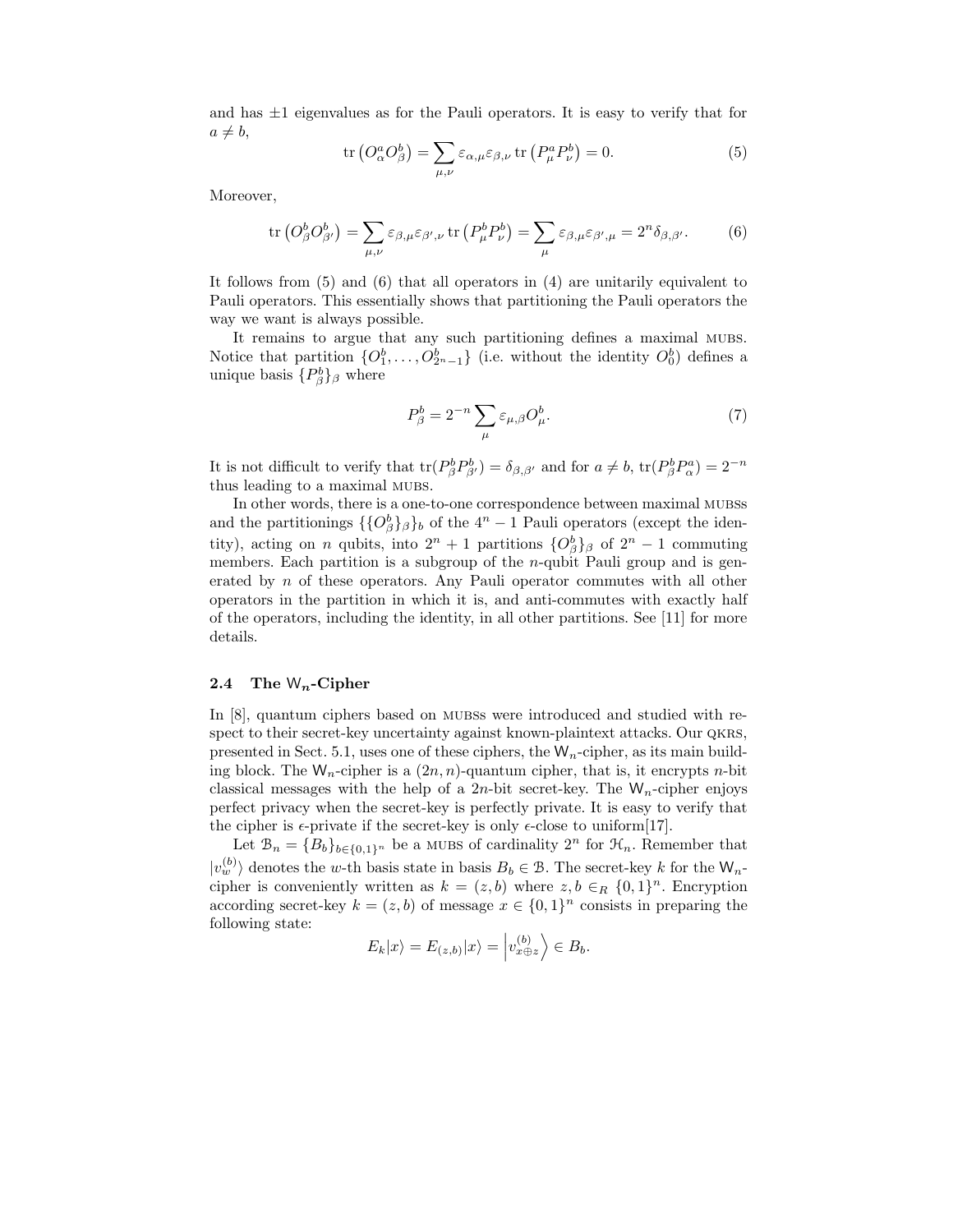In other words, the encryption process first one-time pad message x with key  $z$ before mapping the resulting state to basis  $B_b$ . Encryption and decryption can be performed efficiently on a quantum computer[20,8].

# 3 Key-Recycling Schemes

A qkrs is an encryption scheme with authentication. In addition, there are two key-recycling mechanisms,  $R_{ok}^{n,s}$  and  $R_{no}^{n,t}$ , allowing one to recycle part of the secret-key shared between Alice and Bob in case where the authentication succeeds and fails respectively. We model the recycling mechanism by privacy amplification. That is,  $\mathsf{R}^{n,s}_{ok}$  and  $\mathsf{R}^{n,t}_{\text{no}}$  are classes of hashing functions mapping the current key  $k \in \{0,1\}^n$  into a recycled key  $\hat{k}$  of length s and t respectively. In order to apply privacy amplification, an *authentic classical feedback chan*nel is necessary for announcing Bob's random recycling function  $R \in_R \mathsf{R}_{\scriptscriptstyle{\mathrm{ok}}}^{n,s}$  or  $R \in_R \mathbb{R}^{n,t}_{\text{no}}$  depending on the outcome of authentication. Alice and Bob then compute  $\hat{k} = R(k)$  as their recycled secret-key. We do not allow further interaction between Alice and Bob since otherwise quantum key distribution could take place between them allowing not only to recycle their secret-key but even to increase its length. Key-recycling should be inherently non-interactive from Bob to Alice since the authentication outcome should anyway be made available to Alice. For simplicity, we assume that the classical feedback channel between Bob and Alice is authenticated. In general, a small secret key could be used for providing classical message-authentication on the feedback channel.

**Definition 2.** A  $(n, m, s, t)$ -QKRS is defined by a pair  $(\mathfrak{C}^{m,n}, (\mathbb{R}^{n,s}_{ok}, \mathbb{R}^{n,t}_{no}))$  where

- $\mathfrak{C}^{m,n}$  is a  $(m,n)$ -quantum cipher, and
- $(R_{\text{ok}}^{n,s}, R_{\text{no}}^{n,t})$  is a key-recycling mechanism.

In this paper, the privacy of the recycled key is characterized by its distance from uniform. In [17], it is shown that when the distance is negligible, the key behaves as a perfectly private key except with negligible probability. It follows that the application is composable provided the adversary is static[14,17,3].

For a qkrs to be secure, we require that even knowing the plaintext, the function R, and the authentication outcome, the adversary's view about the recycled key is at negligible distance from uniform. This should hold except for a negligible number of functions in  $\mathsf{R}_{\text{ok}}^{n,s}$  and  $\mathsf{R}_{\text{no}}^{n,t}$ . Security against known plaintext attacks is an important property of good key-recycling mechanisms. Otherwise, extra conditions on the a posteriori probability distribution over plaintexts have to be enforced. In particular a recycled key could be compromised if a previous plaintext gets revealed to the adversary.

The adversary's view typically changes depending on whether the authentication succeeds or fails. Let  $A_{ok}$  (resp.  $A_{no}$ ) be the event consisting in a successful (resp. unsuccessful) authentication. Conditioned on  $A_{ok}$ , the adversary should have access only to very limited amount of information about the secret-key. The better the authentication scheme is, the more key material the recycling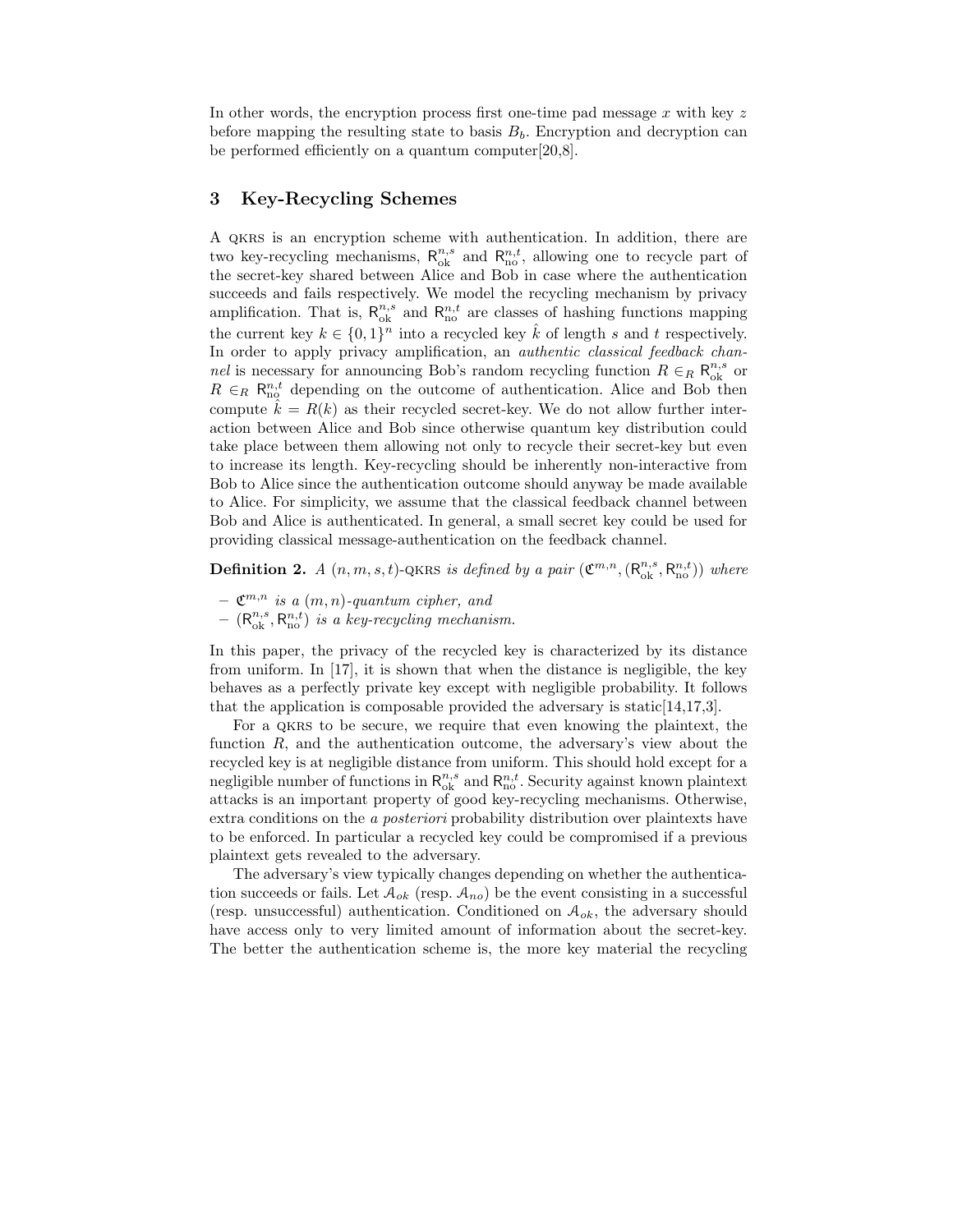mechanism can handle. When  $A_{no}$  occurs, however, the adversary may hold the entire cipherstate. Let K be the random variable for the secret-key. Let  $\rho(x)$ be the random state corresponding to the adversary's view on an encryption of classical message x using a random key. We denote by  $[\rho_{ok}(x)] = [\rho(x)|A_{ok}]$  and  $[\rho_{\rm no}(x)] = [\rho(x)|A_{no}]$  the random state  $\rho(x)$  conditioned on the event  $A_{ok}$  and  $A_{no}$  respectively.

**Definition 3.** A key-recycling mechanism  $(R_{ok}^{n,s}, R_{no}^{n,t})$  is  $(\delta_{ok}, \delta_{no})$ -indistinguishable *if for all*  $x \in \{0, 1\}^m$ :

1.  $d(R(K)|\rho_{ok}(x) \otimes \{R\}) \leq \delta_{ok}$  (where  $R \in_R \mathsf{R}_{ok}^{n,s}$ ), and 2.  $d(R(K)|\rho_{\rm no}(x)\otimes\{R\}) \leq \delta_{\rm no}$  (where  $R \in_R \mathsf{R}_{\rm no}^{n,t}$ ).

For  $\delta_{\rm ok}$ ,  $\delta_{\rm no}$  negligible functions of n, we say that the key-recycling mechanism is statistically indistinguishable. The class of key-recycling functions  $\mathsf{R}_{\rm ok}^{n,s}$  or  $\mathsf{R}_{\rm no}^{n,t}$ is said to be  $\delta$ -indistinguishable if condition 1 or 2 respectively holds relative to δ.

Finally, a QKRS is secure if it is a private encryption scheme together with a statistically indistinguishable key-recycling mechanism. In general,

**Definition 4.** A  $(n, m, s, t)$ -QKRS defined by  $(\mathfrak{C}^{m,n}, (\mathsf{R}_{\text{ok}}^{n,s}, \mathsf{R}_{\text{no}}^{n,t}))$  is  $(\epsilon, \delta_{\text{ok}}, \delta_{\text{no}})$ secure if

- 1.  $\mathfrak{C}^{m,n}$  is e-private,
- 2. when no eavesdropping occurs the key-recycling mechanism  $R_{ok}^{n,s}$  is used, and
- 3.  $(R_{ok}^{n,s}, R_{no}^{n,t})$  is a  $(\delta_{ok}, \delta_{no})$ -indistinguishable key-recycling mechanism.

If the scheme is such that  $\epsilon, \delta_{\text{ok}}$ , and  $\delta_{\text{no}}$  are all negligible functions of n then we say that the scheme is statistically secure.

The efficiency of a QKRS is characterized by  $n$ , s and t. When authentication succeeds  $n-s$  bits of secret-key must be thrown away while, when authentication fails, n−t have to be discarded. Clearly, any purely classical key-recycling scheme must have  $s, t \leq n - m$ . This does not have to hold for quantum schemes. However, we show next that quantum schemes suffer the same restrictions as classical ciphers when authentication fails.

# 4 Upper Bound on Key-Recycling

In this section, we show that any statistically secure qkrs must discard as many key-bits as the length of the plaintext (minus one bit) when the authentication fails. In other words, when authentication fails no qkrs does better than the classical one-time-pad.

When authentication fails, the adversary may have kept the entire ciphertext and may know the plaintext  $x \in \{0,1\}^m$ . On the other hand, condition 2 in Definition 3 requires that the key-recycling mechanism satisfies  $d(R(K)|\rho_{no}(x)\otimes$  $\{R\}$ )  $\leq \delta(n)$  where  $\delta(n)$  is negligible and  $R \in_R \mathsf{R}^{n,t}_{\text{no}}$ . Using (1), it follows that

$$
D([{R(K)}\otimes\rho_{\rm no}(x)\otimes{R}], [{U}]\otimes[\rho_{\rm no}(x)\otimes{R}])\leq\delta(n). \hspace{1cm} (8)
$$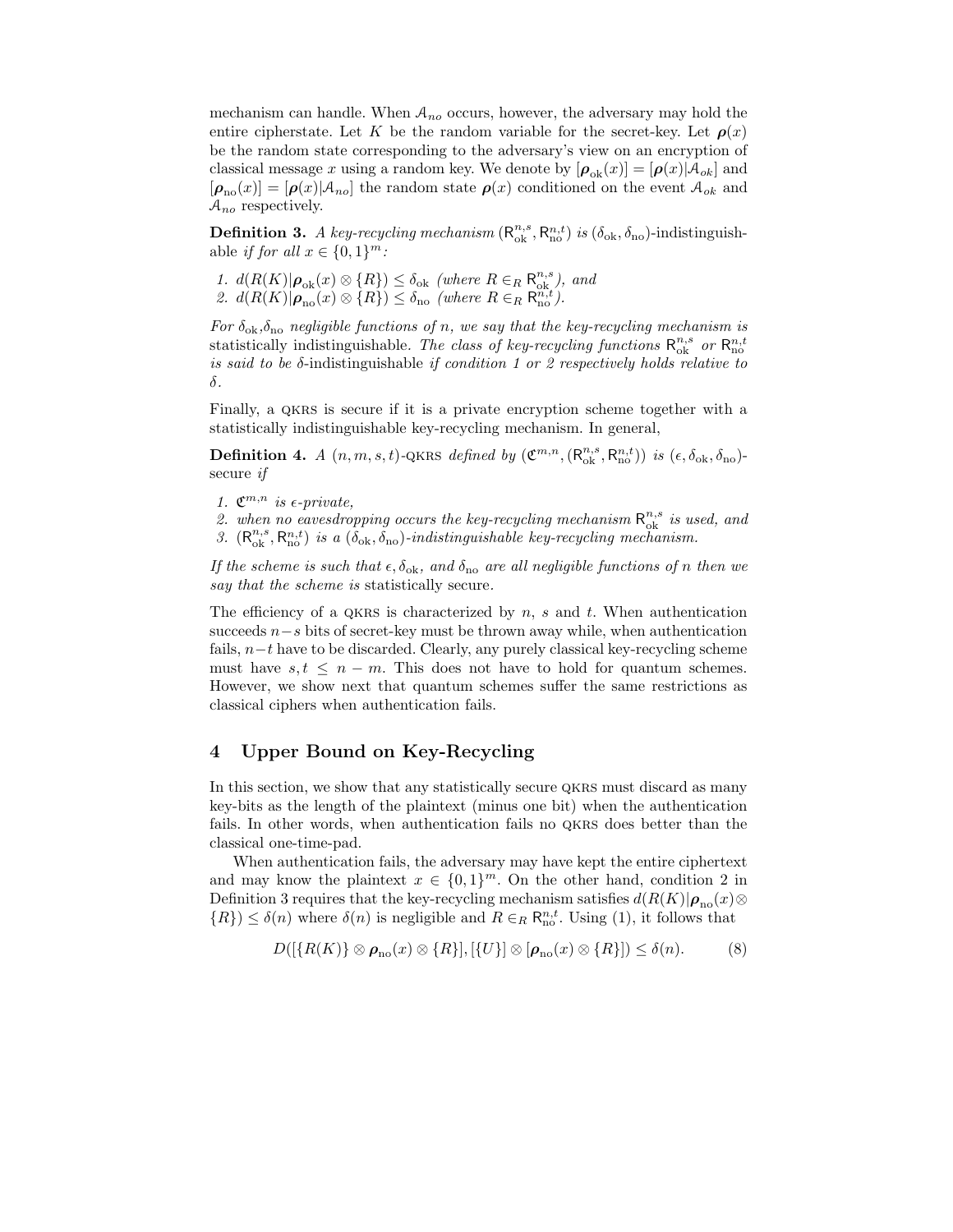The density operator  $\rho_{\rm no}(\hat{k}, x, R) = [\rho_{\rm no}(x) | R(K) = \hat{k}]$  corresponds to the adversary's view when the plaintext is x, the recycled key is  $\hat{k} \in \{0,1\}^t$ , and the privacy amplification function is  $R \in \mathsf{R}_{\text{no}}^{n,t}$ . We have that,

$$
\rho_{\rm no}(\hat{k}, x, R) = \sum_{k: R(k) = \hat{k}} \frac{1}{\#R^{-1}(\hat{k})} E_k |x\rangle\langle x| \otimes |0\rangle\langle 0| E_k^{\dagger}.
$$
\n(9)

For convenience, we define  $\rho_{\rm no}(\hat{k},x) = \frac{1}{\# \mathbf{R}^2}$  $\frac{1}{\# \mathsf{R}_{\rm no}^{n,t}} \sum_{R \in \mathsf{R}_{\rm no}^{n,t}} \rho_{\rm no}(\hat{k}, x, R) \otimes |R\rangle\!\langle R|$ . If a key-recycling scheme is statistically indistinguishable then for a negligible function  $\delta(n)$ ,

$$
\delta(n) \ge d(R(K)|\rho_{\rm no}(x) \otimes \{R\})
$$
\n(10)

$$
= D\left(\sum_{\hat{k}} p_{\hat{K}}(\hat{k}) \Big| \hat{k} \Big| \Big\langle \hat{k} \Big| \otimes \rho_{\text{no}}(\hat{k}, x), \mathbb{I}_t \otimes \sum_{\hat{k}} p_{\hat{K}}(\hat{k}) \rho_{\text{no}}(\hat{k}, x) \right) \tag{11}
$$

$$
\geq \frac{1}{\# \mathsf{R}_{\text{no}}^{n,t}} \sum_{R} \sum_{\hat{k}} 2^{-n} \# R^{-1}(\hat{k}) D(\rho_{\text{no}}(\hat{k}, x, R), \rho_x), \tag{12}
$$

where (10) follows by definition of statistical indistinguishability, and (11) is obtained using (8) and (9). The last step follows from the fact that  $D(\rho, \sigma)$  =  $\max_{\{E_m\}_m} D(p(m), q(m))$  where the maximum is computed over all POVMs  ${E_m}_m$  and  $p(m) = \text{tr}(\rho E_m)$ ,  $q(m) = \text{tr}(\sigma E_m)$  are probability distributions for the outcomes of  ${E_m}_m$  when applied to  $\rho$  and  $\sigma$  respectively (see for example Theorem 9.1 in [15]). In order to get (12) from (11) one only has to consider a POVM that first measures R and  $\hat{k}$  before performing the POVM  $\{E'_{m}\}_{m}$ (depending on R and  $\hat{k}$ ) on the residual state that satisfies  $D(\rho_{\text{no}}(\hat{k}, x, R), \rho_x) =$  $d(p'(m), q'(m)).$ 

It can be shown that for  $t \geq n-m+2$ , (12) implies the existence of  $R \in \mathsf{R}_{\text{no}}^{n,t}$ and  $\hat{k}_0 \in \{0,1\}^t$  such that  $\#R^{-1}(\hat{k}_0) \leq 2^{m-1}$  and  $D(\rho_{\text{no}}(\hat{k}_0, x, R), \rho_x) \leq c$  for any constant  $0 < c \leq 1$ . Moreover, since the cipher is statistically private, there exists a negligible function  $\epsilon(n)$  such that,

$$
D(\rho_{\rm no}(\hat{k}_0, x, R), \xi) \le D(\xi, \rho_x) + D(\rho_x, \rho_{\rm no}(\hat{k}_0, x, R)) \le \epsilon(n) + c. \tag{13}
$$

On the other hand, an argument along the lines of the proof of Lemma IV.3.2 in [5] allows us to conclude that when  $\#R^{-1}(\hat{k}_0) \leq 2^{m-1}$ ,  $D(\rho_{\text{no}}(\hat{k}_0, x, R), \xi) \geq$  $1/2$  which contradicts (13) when  $c < 1/2$  and  $\epsilon(n)$  is negligible (see Lemma 3 in [9]). Next Theorem, proven in [9], follows:

**Theorem 1 (Key-Recycling Bound).** Any statistically secure  $(n, m, s, t)$ -QKRS is such that  $t \leq n - m + 1$ .

We believe that a more careful analysis would show that statistically secure  $(n, m, s, t)$ -QKRS must satisfy  $t \leq n - m$ . Theorem 1 implies that in order to recycle more secret-key bits than any classical scheme, quantum ciphers must provide authentication. It is only when the authentication succeeds that a qkrs may perform better than classical ones.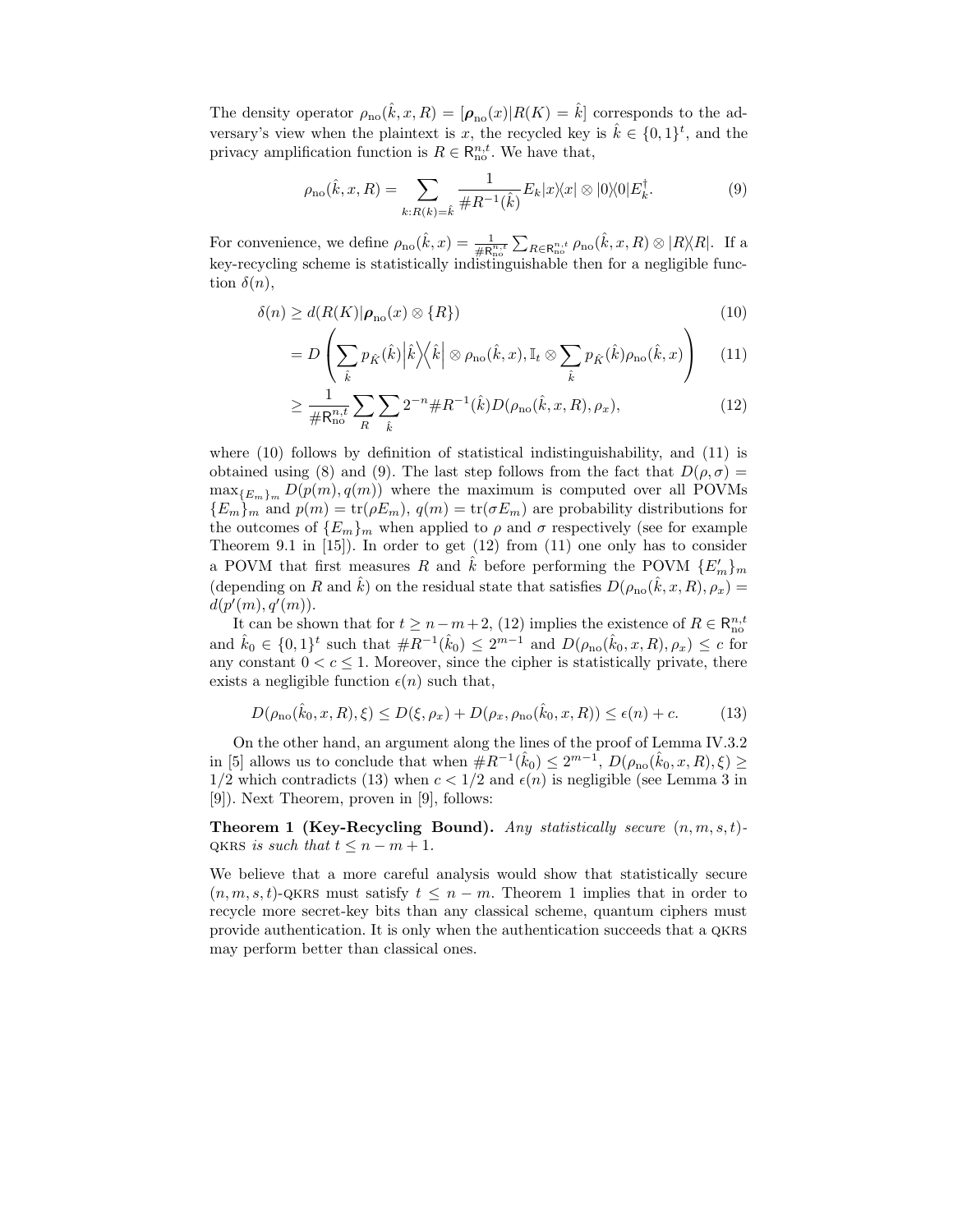# 5 A Near Optimal Quantum Key-Recycling Scheme

We introduce a QKRS, called  $W<sub>n</sub>C<sub>m</sub>$ , that recycles an almost optimal amount of key material. Moreover, the key-recycling mechanism does not use privacy amplification. Deterministic functions are sufficient to guarantee the statistical indistinguishability of the recycled key. The scheme is introduced in Sect. 5.1. In Sect. 5.2 we present an EPR-version of the scheme and we prove it secure. In Sect. 5.3 we reduce the security of  $\mathsf{W}_n\mathsf{C}_m$  to that of the EPR-version.

### 5.1 The Scheme

The  $W_nC_m$ -cipher encrypts a message together with its Wegman-Carter one-time authentication tag[6] using the  $W_n$ -cipher[8]. We need an authentication code constructed from xor-universal classes of hash-functions:

**Definition 5** ([6]). An xor-universal family of hash-functions is a set of functions  $H_{m,\mu} = \{h_u : \{0,1\}^m \to \{0,1\}^{\mu}\}\$ u such that for all  $a \neq b \in \{0,1\}^m$  and all  $x \in \{0,1\}^{\mu}$ ,  $\#\{h \in H_{m,\mu} | h(a) \oplus h(b) = x\} = \frac{\#H_{m,\mu}}{2^{\mu}}$ .

There exists an XOR-universal class of hash-functions  $H_{m,\mu}^{\oplus}$  (for any  $m \geq \mu$ ) that requires only  $m$  bits to specify and such that picking a function at random can be done efficiently.

For the transmission of m-bit messages,  $W_nC_m$  requires Alice and Bob to share a secret-key of size  $N = 2n + m$  bits where  $n = m + \ell(m)$ , and  $\ell(m) \in$  $\Omega(m)$  is the size of the Wegman-Carter authentication tag. We denote secretkey k by the triplet:  $k = (z, b, u)$  where  $z, b \in \{0, 1\}^n$  is the key for the  $\mathsf{W}_{n}$ cipher and  $u \in \{0,1\}^m$  is the description of a random function  $h_u \in H^{\oplus}_{m,\ell(m)}$ . Encrypting message  $x \in \{0,1\}^m$  is performed by first computing the Wegman-Carter one-time authentication tag  $h_u(x)$ . The message  $(x, h_u(x)) \in \{0,1\}^n$  is then encrypted using the  $W_n$ -cipher with secret-key  $(z, b)$ . Bob decrypts the  $W_n$ -cipher and verifies that a message of the form  $(x, h_u(x))$  is obtained. Bob announces to Alice the outcome of the authentication using the authenticated feedback channel. When it is successful, Alice and Bob recycle the whole secretkey. If the authentication fails then Alice and Bob throw away the one-time-pad z. The remaining part  $(b, u)$  is entirely recycled. In other words,  $\mathsf{R}_{\text{ok}}^{N,s}$  is the identity with  $s = N$  and  $\mathsf{R}_{\text{no}}^{N,t}$  is deterministic with  $t = N - n = N - m - \ell(m)$ .

It is almost straightforward to show that our key-recycling function is perfectly indistinguishable when authentication fails.

**Lemma 2.** Let  $N = 2n + m$  where  $n = m + \ell(m), \ell(m) > 0$  be the key-length used in  $\mathsf{W}_n\mathsf{C}_m$  and let  $R(z, b, u) = (b, u)$  for  $z, b \in \{0, 1\}^n$  and  $u \in \{0, 1\}^m$ . The  $key-recycling mechanism R_{no}^{N,N-n} = \{R\}$  is 0-indistinguishable.

*Proof.* Since  $\rho_{\rm no}((b, u), x, R) = \mathbb{I}_n = \rho_{\rm no}((b', u'), x, R)$  for all  $(b, u), (b', u'),$  and x, it easily follows that  $d(R(K)|\rho_{\text{no}}(x) \otimes \{R\}) = 0.$ 

Since  $W_nC_m$  encrypts m-bit messages and recycles  $N - n$  bits of key, the scheme is sub-optimal according Theorem 1. In the next sections, we see that  $W_nC_m$ remains statistically secure for any  $\ell(m) \in \Omega(m)$ . It follows that although suboptimal,  $W_nC_m$  is *nearly* optimal.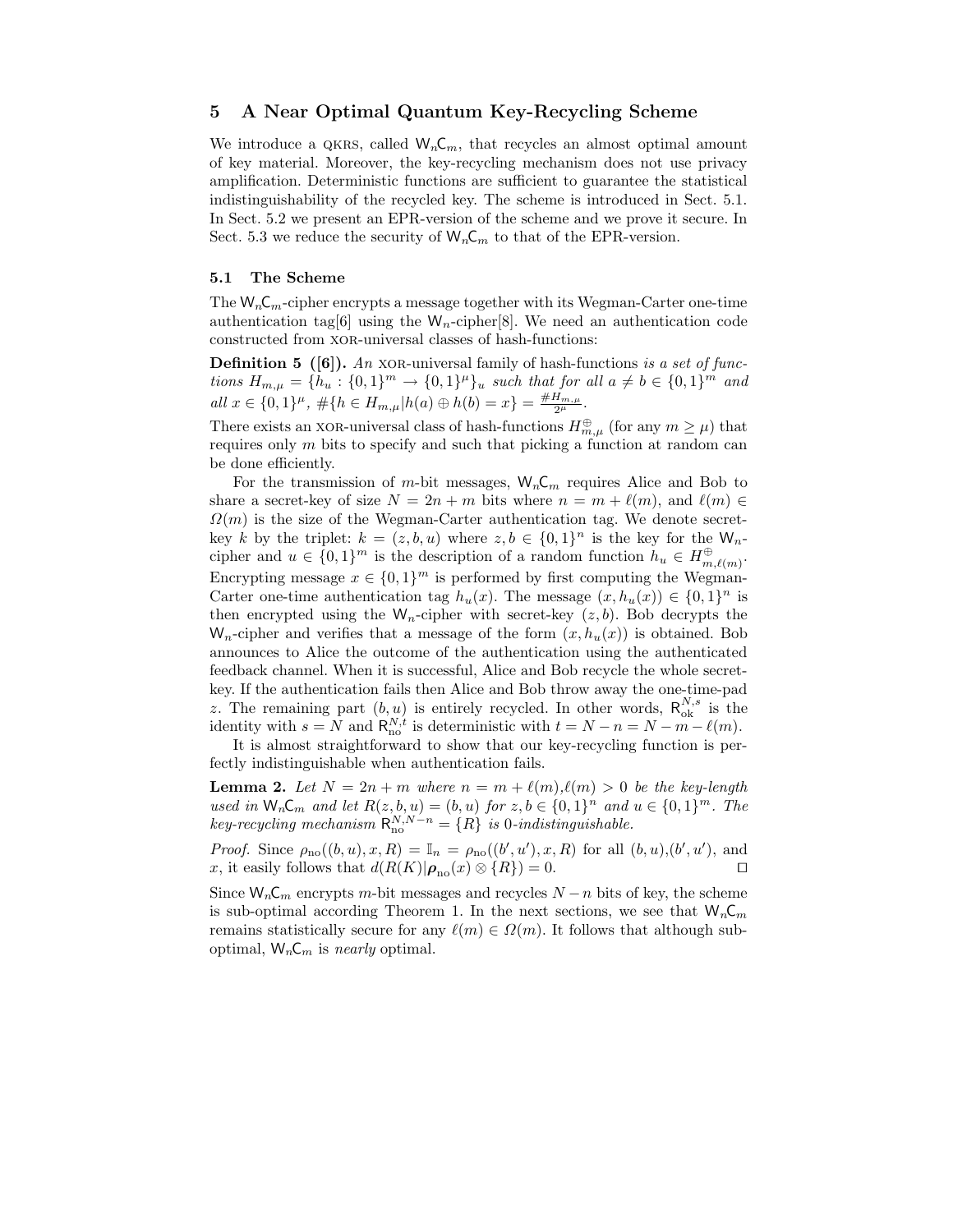Private-Key:  $(z, b, u) \in_R \{0, 1\}^{2n+m}$  where  $n = m + \ell(m)$ .

- 1. Alice creates the message  $c = (x, h_u(x))$  where  $h_u \in H_{m,\ell(m)}^{\oplus}$ . She then encrypts this message with key  $(z, b)$  according to the W<sub>n</sub>-cipher.
- 2. Bob decodes the received  $\mathsf{W}_n$ -cipher with key  $(z, b)$  and gets  $c' = (x', t')$ . He then verifies the authentication tag  $t' = h_u(x')$ . Bob sends the result of the test to Alice through a classical authentic channel.
- 3. [Key-Recycling] If Bob accepts then Alice and Bob recycle the entire key  $(b, z, u)$ . If Bob rejects then Alice and Bob recycle  $(b, u)$  and throw away  $z \in \{0, 1\}^n$ .

**Fig. 1.** The 
$$
W_nC_m
$$
.

# 5.2 An EPR variant of  $W_nC_m$

We establish the security of the key-recycling mechanism in  $\mathsf{W}_n\mathsf{C}_m$  when the authentication is successful. We prove this case using a Shor-Preskill argument[18] similar to the ones invoked in [16] and [2] for key-recycling and quantum authentication respectively.

We first define a variant of  $\mathsf{W}_n\mathsf{C}_m$ , called EPR- $\mathsf{W}_n\mathsf{C}_m$ , using EPR-pairs and having access to an additional authenticated and private classical channel. The key-recycling mechanism of  $EPR-W_nC_m$  can be proven secure more easily since it has access to more powerful resources. Second, we show that the security of  $W_nC_m$  follows from the security of EPR- $W_nC_m$ .

In EPR- $W_nC_m$ , Alice and Bob initially share an *n*-bit key b, and an *m*-bit key u. They agree on  $2^n$  mutually unbiased bases in  $\mathcal{H}_n$ , and a family of XORuniversal hash-functions  $H_{m,\mu}^{\oplus} = \{h_u\}_{u \in \{0,1\}^m}$ . As for  $\mathsf{W}_n\mathsf{C}_m$ , the key b is used to select in which of the bases of the mubs the encryption will take place. The key  $u$  indicates the selection of the hash-function for authentication. The key z in EPR- $W_nC_m$  is not shared beforehand but will be implicitly generated by measuring the shared EPR-pairs. This corresponds to refreshing  $z$  before each round of EPR- $W_nC_m$ .

In order for Alice to send classical message  $x \in \{0,1\}^m$  to Bob, Alice and Bob proceeds as described in Fig. 2. The key-recycling mechanism of  $EPR-W_nC_m$ only takes place when authentication succeeds. The quantum transmission in  $W_nC_m$  is replaced by transmitting half of a maximally entangled state consisting of  $n$  EPR-pairs.

$$
|\Psi\rangle = \sum_{x \in \{0,1\}^n} 2^{-n/2} |x\rangle^A |x\rangle^B = \sum_{x \in \{0,1\}^n} 2^{-n/2} \left| \xi_x^{(b)} \right\rangle^A \left| v_x^{(b)} \right\rangle^B, \tag{14}
$$

for some orthonormal basis  $\{|\xi_x^{(b)}\rangle\}_x$ .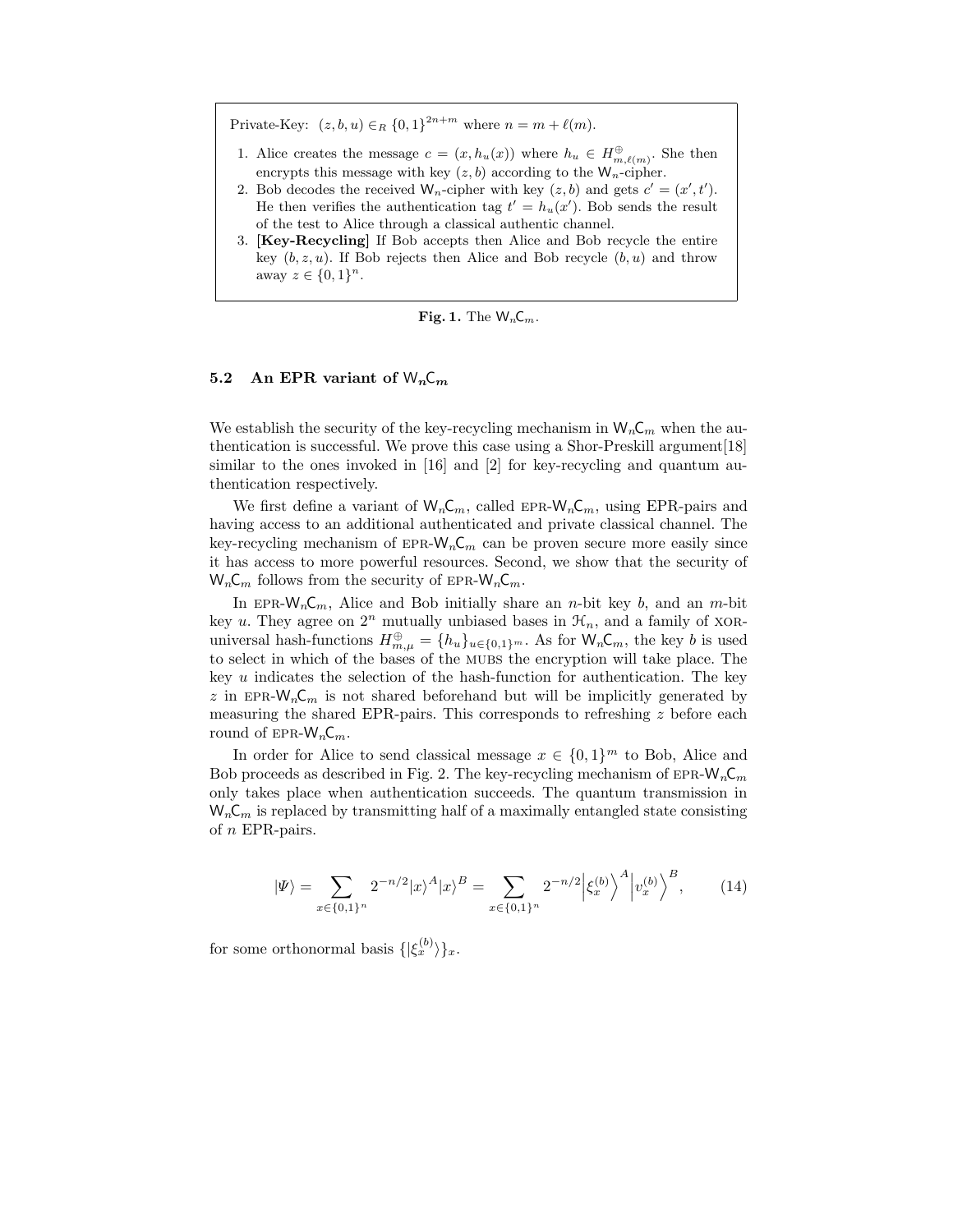Private-Key:  $(b, u) \in_R \{0, 1\}^{n+m}$ .

- 1. Alice prepares the *n* EPR-pairs in state  $|\Psi\rangle^{AB}$ .
- 2. Alice sends the B-register to Bob.
- 3. Bob acknowledges receiving the state using the classical authentic feedback channel.
- 4. Alice measures her A-register in basis  $\{\xi_c^{(b)}\}_{c \in \{0,1\}^n}$  (See (14)). On classical outcome c, she computes  $z := c \oplus (x, h_u(x))$ .
- 5. Alice sends z to Bob through the additional private and authenticated classical channel.
- 6. Bob measures his B-register in the b-th basis of the MUBS, gets outcome  $c'$ , and computes  $(x', t') = c' \oplus z$ . Bob verifies that  $t' = h_u(x')$  and announces the result to Alice through the classical authenticated feedback channel.
- 7. If Bob accepts, Alice and Bob recycle the whole key  $(b, u)$ .

Fig. 2. The EPR- $W_nC_m$ -cipher using an extra private and authentic classical channel.

Any trace-preserving operator the adversary can apply to Bob's half EPRpairs can be described in terms of the  $4^n$  Pauli operators,

$$
\hat{\rho} = \mathcal{E}(|\Psi\rangle\langle\Psi|) = \sum_{i=0}^{4^n - 1} \sum_{j=0}^{4^n - 1} c_i \overline{c_j} (\mathbb{1}_n \otimes O_i) |\Psi\rangle\langle\Psi| (\mathbb{1}_n \otimes O_j)^{\dagger}, \tag{15}
$$

where  $O_0 = \mathbb{1}_n$ . We can split (15) into the case where the error leaves the state untouched, and the case where the state is changed

$$
\hat{\rho} = |c_0|^2 |\Psi| \langle \Psi | + (1 - |c_0|^2) \rho_E^{b,u}, \qquad (16)
$$

where  $\rho_E^{b,u} = \sum_{(i,j) \neq (0,0)} \frac{c_i \overline{c_j}}{(1-|c_0|)}$  $\frac{c_i c_j}{(1-|c_0|^2)} (\mathbb{1}_n \otimes O_i) | \Psi \rangle \! \langle \Psi | (\mathbb{1}_n \otimes O_j)^\dagger$ , and  $|c_0|^2$  is the probability that the state is left unchanged by  $\mathcal{E}$ .

The idea behind the security of the key-recycling mechanism is that an eavesdropper, performing any non-trivial action upon Bob's system, will fail authentication with high probability. Any eavesdropping strategy that remains undetected with a *not too small* probability is such that  $|c_0|^2$  is at negligible distance from 1. This means that the ciphertext will be left untouched with probability essentially 1. In other words the probability of being detected is closely related to  $1 - |c_0|^2$ .

The probability that Bob will accept the authentication tag, when Alice and Bob share key  $(b, u)$  can be expressed by the observable projecting onto the space of states where Alice has her untouched EPR-halves, and Bob has anything that passes the authentication test:

$$
\Pi_{\text{Acc}}^{b,u} = \sum_{z \in \{0,1\}^n} \sum_{\hat{x} \in \{0,1\}^m} \left| \xi_{e_{z,u}(x)}^{(b)} \right| \left\langle \xi_{e_{z,u}(x)}^{(b)} \right| \otimes \left| v_{e_{z,u}(\hat{x})}^{(b)} \right\rangle \left\langle v_{e_{z,u}(\hat{x})}^{(b)} \right|, \tag{17}
$$

where  $e_{z,u}(x) = z \oplus (x, h_u(x))$ . The probability that Bob will accept the authentication, when using key  $(b, u)$ , is  $p_{Acc}^{b, u} = \text{tr}(\Pi_{Acc}^{b, u} \hat{\rho})$ .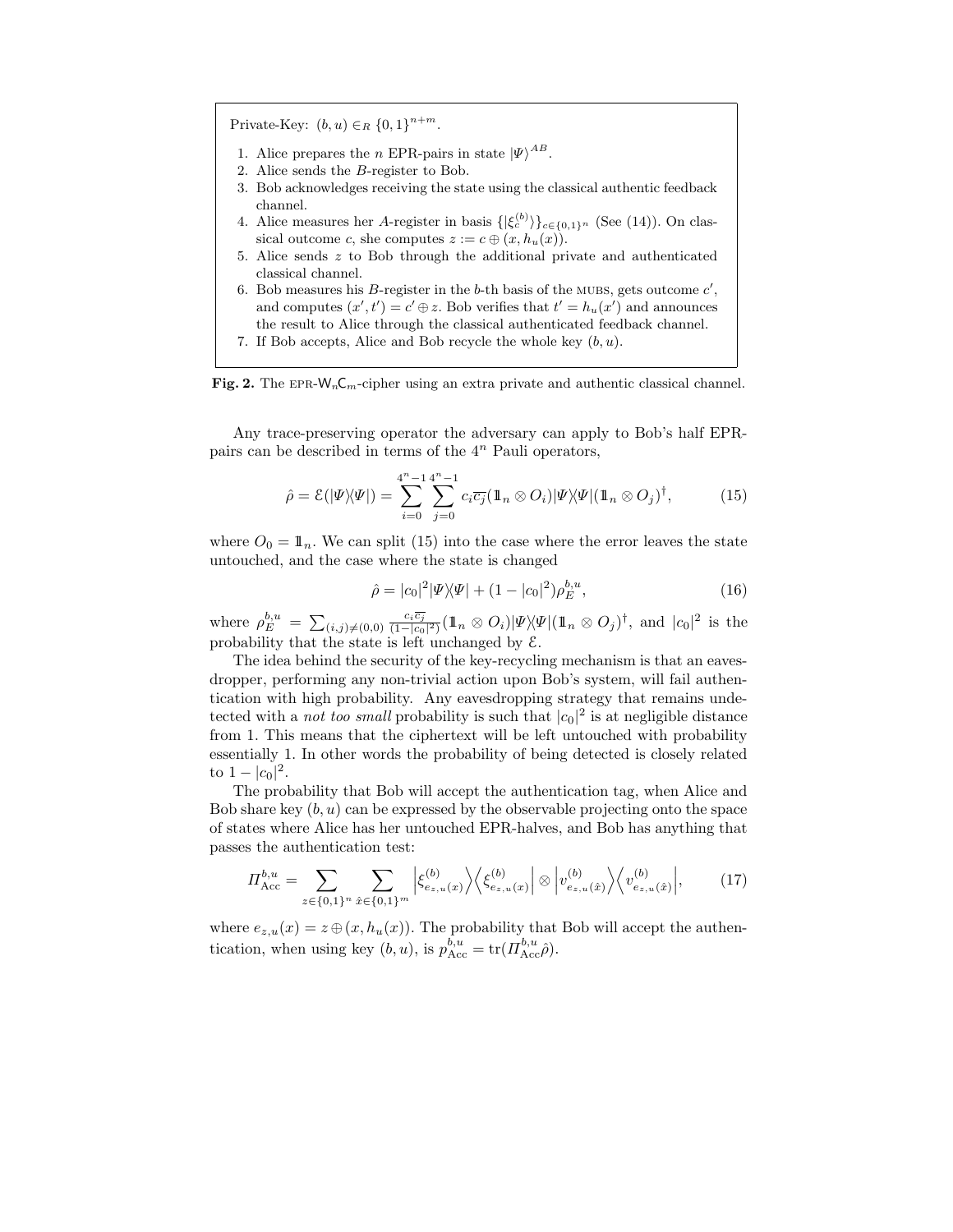As mentioned in Sect. 2.3, all  $4^n - 1$  Pauli operators (excluding the identity) are partitioned into  $2^n + 1$  sets, each containing  $2^n - 1$  commuting members. Each operator,  $O_i$ , appearing in (15), will be in one of the  $2^n + 1$  partitions (i.e. which each forms a subgroup). In the partition or basis where an error operator  $O_i$  belongs, its action will leave all cipherstates unchanged. For each other  $2^n$  basis b,  $O_i$  will anti-commute with exactly half the operators (including the identity). This means that in basis b, the action of  $O_i$  permutes the basis vectors. Since this permutation is independent of the authentication code, we can show that the probability for  $O_i$  to remain undetected is negligible when the class of Wegman-Carter authentication functions is xor-universal. Let  $\hat{\rho}_{Acc}^{b,u}$  be the normalized state conditioned on  $A_{ok}$  defined as,

$$
\hat{\rho}_{\text{Acc}}^{b,u} = \frac{\Pi_{\text{Acc}}^{b,u} \hat{\rho} \Pi_{\text{Acc}}^{b,u}}{\text{tr}\left(\Pi_{\text{Acc}}^{b,u} \hat{\rho}\right)}.
$$
\n(18)

We are going to estimate the average fidelity<sup>2</sup> of  $\rho_{\text{Acc}}^{b,u}$  to the ideal state  $|\Psi\rangle\langle\Psi|$ . To do so we split  $\hat{\rho}$  according to (16) and use the concavity of the fidelity,  $F(\hat{\rho}_{\rm Acc}^{b,u},|\Psi\rangle\langle\Psi|)\geq \frac{|c_0|^2}{n^{b,u}}$  $\frac{|c_0|^2}{p_{\text{Acc}}^{b,u}}$ . Applying (16) to  $p_{\text{Acc}}^{b,u}$ , gives us

$$
F(\hat{\rho}_{Acc}^{b,u}, |\Psi\rangle\langle\Psi|) \ge \frac{|c_0|^2}{|c_0|^2 + (1 - |c_0|^2) \operatorname{tr} \left(\prod_{Acc}^{b,u} \rho_E^{b,u}\right)}.
$$

To lower bound the average fidelity,  $\sum_{b,u} 2^{-n-m} F(\hat{\rho}_{Acc}^{b,u}, |\Psi\rangle \langle \Psi|)$ . We split the sum into keys (bases and authentication keys) for which  $tr(\Pi_{\text{Acc}}^{b,u} \rho_E^{b,u})$  is small, and keys for which this probability is large. We know from the previous argument, that the probability of accepting a non-trivial error will be small in most bases, and indeed the terms with  $tr(\overline{H}_{\text{Acc}}^{b,u} \rho_E^{b,u})$  negligible compared to  $|c_0|^2$  give the main contribution to the fidelity.

In summary, an undetected attack is almost always trivial since it corresponds to the case where no eavesdropping occurred. Next Theorem, proven in [9], gives the desired result.

**Theorem 2.** For all adversary strategies for which  $p_{Acc} \geq 2^{-(n-m-2)/2+1}$ ,

$$
\sum_{b \in \{0,1\}^n} \sum_{u \in \{0,1\}^m} 2^{-n-m} F\left(\hat{\rho}_{Acc}^{b,u}, |\Psi\rangle \langle \Psi|\right) \ge 1 - 2^{-\frac{n-m-2}{4}+1},
$$

provided n is sufficiently large.

Let  $\rho_{ok}^{\text{epr}}(x)$  be the random state corresponding to the adversary's view in EPR- $\mathsf{W}_n\mathsf{C}_m$  given  $\mathcal{A}_{ok}$ . Let  $K = (B, U, Z)$  be the random variable describing the key  $(b, u) \in \{0, 1\}^n \times \{0, 1\}^m$ , and  $z \in \{0, 1\}^n$  computed from the measurement outcome. Using the same line of arguments as [3] (for completeness, the proof can be found in [9]), Theorem 2 implies that:

<sup>&</sup>lt;sup>2</sup> Where the fidelity  $F(\hat{\rho}_{\text{Acc}}^{b,u}, |\Psi\rangle \langle \Psi|) = \langle \Psi | \hat{\rho}_{\text{Acc}}^{b,u} | \Psi \rangle$ .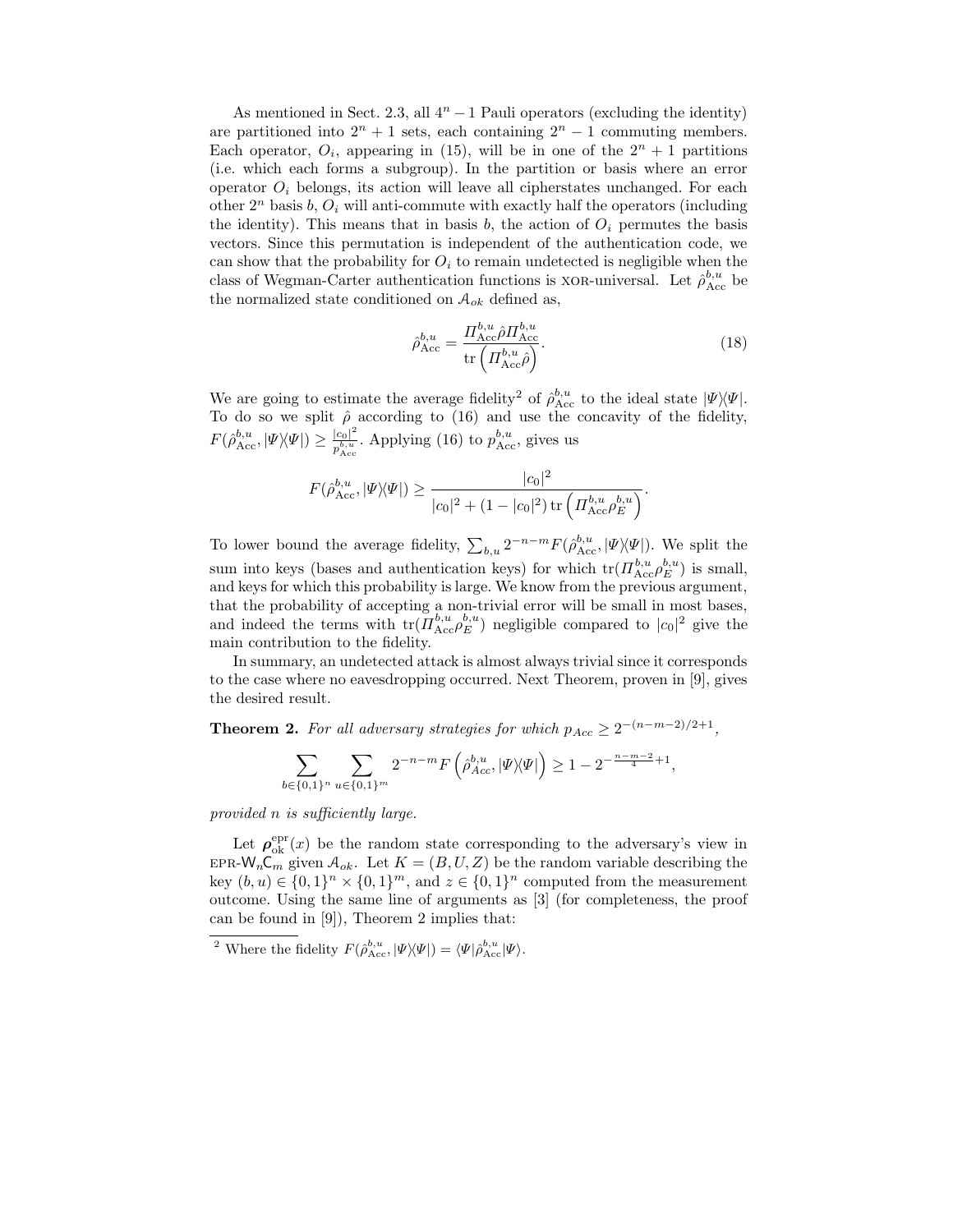**Theorem 3.** For all adversary strategies for which  $p_{Acc} \geq 2^{-(n-m-2)/2+1}$ ,

$$
d(K|\boldsymbol{\rho}_{\mathsf{ok}}^{\mathsf{epr}}(x)\otimes\{R\}) \leq 2^{-\frac{(n-m-2)}{8}+1},
$$

provided n is sufficiently large.

# 5.3 Back to  $W_nC_m$

We now show that Theorem 3 also applies to  $W_nC_m$ . Similarly to other Shor-Preskill arguments [18,2,16], we transform EPR- $W_nC_m$  into  $W_nC_m$  by simple modifications leaving the adversary's view unchanged.

In Step 4 of  $EPR-W_nC_m$ , Alice measures her part of the entangled pair in order to extract  $c \in \{0,1\}^n$ . Instead, she could have measured already in Step 1 since the measurement commutes with everything the adversary and Bob do up to Step 4. Measuring half the EPR-pairs immediately after creating them is equivalent to Alice preparing  $c \in_R \{0,1\}^n$  before sending  $|v_c^{(b)}\rangle$  in Step 2.

Instead of picking  $c \in_R \{0,1\}^n$  in Step 1, Alice could choose  $z \in_R \{0,1\}^n$ at random before sending  $|v_{z\oplus(x,h_u(x))}^{(b)}\rangle$  to Bob. All these modifications change nothing to the adversary's view.

Now, sending z through the private and authenticated classical channel in Step 5 becomes unnecessary if Alice and Bob share z before the start of the protocol (thus making  $z$  part of the key). We have now removed the need for the private and authenticated classical channel.

The resulting protocol is such that Bob first acknowledges receiving the cipher, then measures it, and finally replies with either accept or reject. The acknowledgment of Step 3 is unnecessary and can safely be postponed to Bob's announcement in Step 6. The EPR- $W_nC_m$ -cipher has now been fully converted into the  $W_nC_m$ -cipher without interfering with the eavesdropper's view. It follows directly that Theorem 3 also applies to  $W_nC_m$ .

Theorem 3 shows that one use of the  $W_nC_m$ -cipher leaves the secret-key at negligible distance from uniform when it was initially 0-indistinguishable. In general, if a random variable K is at distance no more than  $\epsilon$  from uniform then K behaves exactly like a uniform random variable except with probability at most  $\epsilon$ [17]. Our main result follows:

**Theorem 4 (Main Result).** Let  $n = m + \ell(m)$ . For all adversary strategies the  $W_nC_m$ -cipher used with an initial  $\epsilon$ -indistinguishable private-key satisfies,

1. either  $d(K|\rho_{ok}(x) \otimes \{R\}) \leq \epsilon + 2^{-\frac{\ell(m)-2}{8}+1}$  or  $p_{Acc} \leq 2^{-(\ell(m)-2)/2+1}$ , 2.  $d(K|\boldsymbol{\rho}_{\rm no}(x)\otimes\{R\}) \leq \epsilon$ ,

provided n is sufficiently large.

In other words, the key-recycling mechanism is statistically indistinguishable when  $\ell(m) \in \Omega(m)$ . It follows that, when starting from a statistically indistinguishable secret-key, key-recycling can take place exponentially many times without compromising the statistical indistinguishability of the resulting key. As mentioned in Sect. 3, Theorem 4 and the discussion in [17] imply that the  $W_nC_m$ -cipher is universally composable against static adversaries.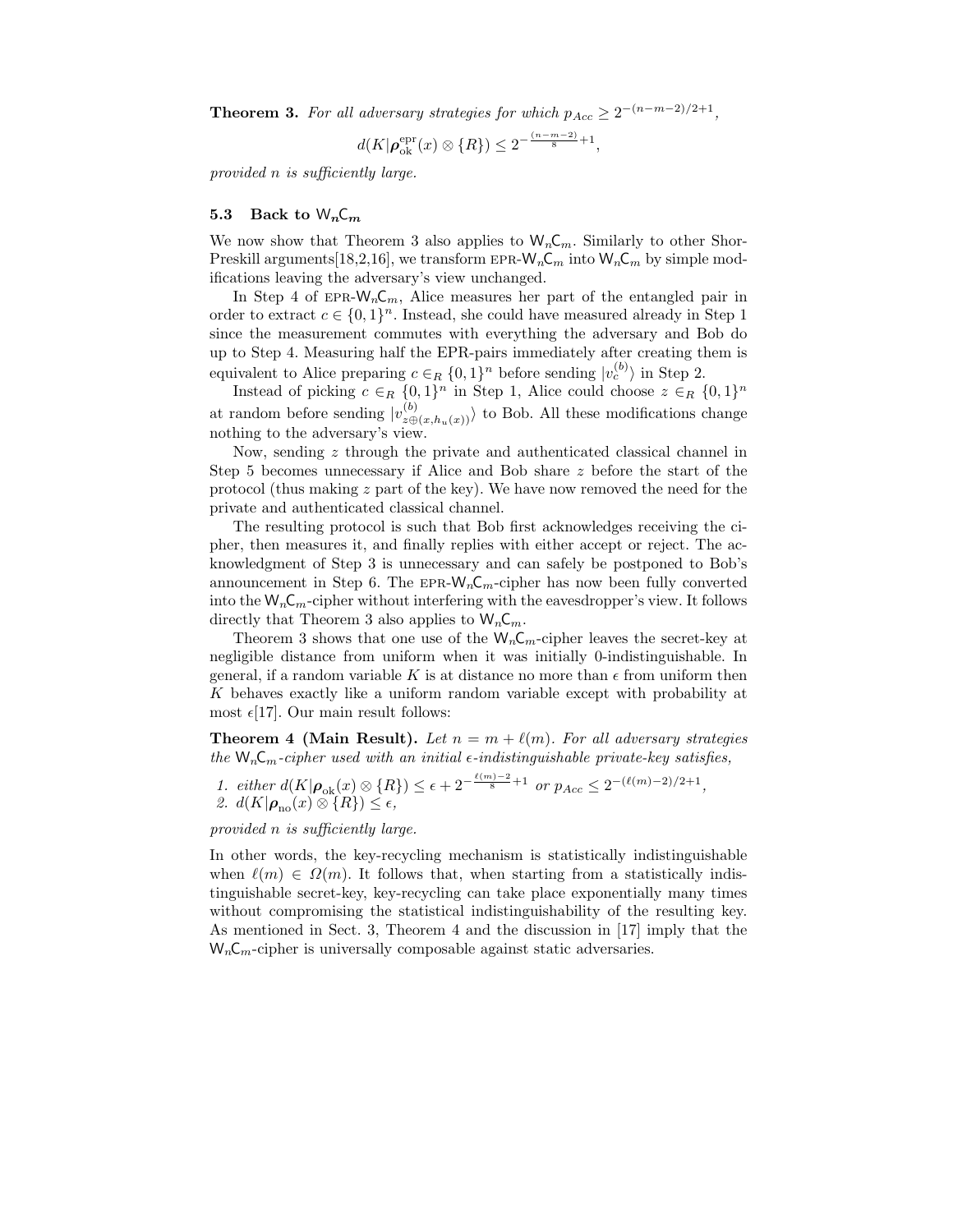# 6 Conclusion and Open Questions

We have shown that the  $W_nC_m$ -cipher is an almost optimal key-recycling cipher with one-bit feedback. There are many possible improvements of our scheme. In this paper, we assume noiseless quantum communication. This is of course an unrealistic assumption. Our scheme can easily be made resistant to noise by encoding the quantum cipher using a quantum error-correcting code. Since a quantum error-correcting code is also a secret-sharing[7], it can be shown that when authentication succeeds almost no information about the cipherstate is available to the eavesdropper. On the other hand, if the eavesdropper gains information about the cipherstate then authentication will fail similarly to the case where no error-correction is used.

It would be interesting to show that the key recycling bound(i.e. Theorem 1) can be improved to  $t \leq n - m$  (instead of  $n - m + 1$ ) as for classical schemes. It is an open question whether there exists a qkrs achieving this upper bound.

It is also possible to allow for more key-recycling mechanisms associated to different output values for the authentication process. Such a generalized scheme would allow to recycle key-material as a function of the adversary's available information but would require more than one-bit feedback.

It is easy to see that the  $W_nC_m$ -cipher can be used as a re-usable quantum authentication scheme when authentication succeeds. Our construction (using mubss) is different than the ones based on purity testing codes[2] and may be of independent interest.

Acknowledgments. The authors would like to thank M. Horodecki, D. Leung, and J. Oppenheim for enlightening discussions. We are also grateful to the program committee for valuable comments and suggestions.

## References

- 1. A. Ambainis, M. Mosca, A. Tapp, and R. de Wolf. Private quantum channels. In Proceedings of the 41st IEEE Symposium on Foundations of Computer Science – FOCS 2000, pages 547–553, 2000.
- 2. H. Barnum, C. Crépeau, D. Gottesman, A. Smith, and A. Tapp. Authentication of quantum messages. In Proc. 43rd Annual IEEE Symposium on the Foundations of Computer Science (FOCS '02), pages 449–458, 2002.
- 3. M. Ben-Or, M. Horodecki, D. W. Leung, D. Mayers, and J. Oppenheim. The universal composable security of quantum key distribution. In J. Kilian, editor, Theory of Cryptography  $-$  TCC 2005, volume 3378 of Lecture Notes in Computer Science, pages 386–406. Springer-Verlag Heidelberg, 2005.
- 4. C. H. Bennett, G. Brassard, and S. Breidbart. Quantum cryptography II: How to re-use a one-time pad safely even if  $P = NP$ . Unpublished manuscript, 1982.
- 5. R. Bhatia. Matrix Analysis. Graduate Texts in Mathematics. Springer-Verlag, 1997.
- 6. J. L. Carter and M. N. Wegman. Universal classes of hash functions (extended abstract). In Proceedings of the 9th ACM Symposium on Theory of Computing  $\overline{\phantom{a}}$ STOC 1977, pages 106–112. ACM Press, 1977.